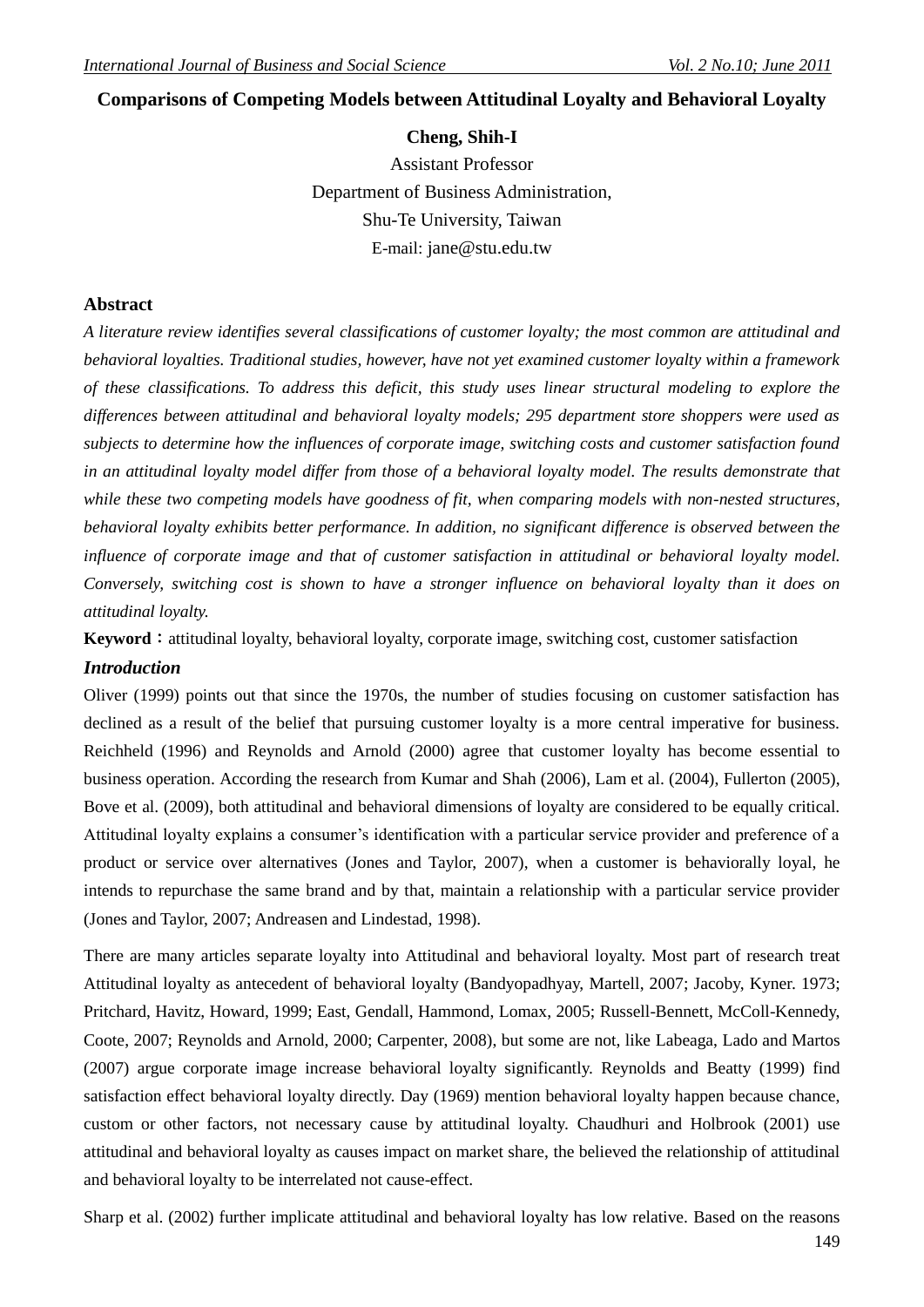describe above illustrate, the study try to use the same antecedent variables to predict attitudinal and behavioral loyalty at the same time to understand what's the difference between attitudinal and behavioral loyalty. Most customer loyalty studies integrate multi-dimensional concepts into a single construct comprising: "repurchase intention", "recommendation intention", "customer retention", or "price tolerance". Researchers tally these components, combining them into a single dependent variable to determine factors that affect loyalty. According to studies by Kumar and Shah (2006), Lam et al. (2004), and Fullerton (2005), there are two kinds of loyalty: behavioral loyalty and attitudinal loyalty. Behavioral loyalty ensures that customer loyalty can be converted into actual purchase behaviors. While attitudinal loyalty will not ensure that customers will purchase merchandise themselves, they will, through word-of-mouth, help to create a positive image of a business to others. This may not directly bring profit, but will indirectly create a positive result. We determined the most common to comprise: behavioral loyalty (a substantial element) and attitudinal loyalty (a psychological construct). Hence, this study attempts to use the same variables to make predictions of behavioral and attitudinal loyalties to identify the differences between the behavioral loyalty model and attitudinal loyalty model.

With a rise in national income and the attendant swell in consumer spending, increasing numbers of Taiwanese consumers are shopping at department stores, giving this segment the largest share of the general merchandise retailing industry. According to 2010 data from the Department of Statistics at the Ministry of Economic Affairs, about 30% of business turnover from general merchandise retailing comes from department stores (including shopping malls). This makes department stores the leading segment within the general merchandise retailing industry (which also includes supermarkets, convenience stores and warehouses). Hence, this study used department store shoppers as research subjects to conduct an empirical study. The findings will be provided to department stores in the hope that they will provide guidance as management devises and implements different strategies for building behavioral and attitudinal loyalties among customers

## *Literature Review*

## **1. Definition and Classification of Customer Loyalty**

## **(1) Definition of Customer Loyalty**

Customer loyalty is a customer's sense of belonging or identification with the employees, services or products of a company; these feelings have a direct impact on customer behavior (Jones and Sasser, 1995). Dick and Basu (1994) argue that loyalty is multi-dimensional. It does not simply indicate whether a customer will make repeat purchases; it also serves as a measure of customer support for a business. Zeithaml et al. (1996) and Bloemer and Odekerken-Schroder (2002) describe customer loyalty as a multi-dimensional construct consisting of purchase intention, recommendations, price tolerance, word of mouth, complaint behavior, and propensity to leave. In summary, customer loyalty is a customer's sense of identification with a business. This sense of identification affects repurchases intentions, spending amount, the possibility of recommendation, and even the willingness to become part of a business.

## **(2) Classifications of Customer Loyalty**

Ganesh et al. (2000) empirically derive two distinct dimensions of the loyalty construct: active and passive loyalty. Active loyalty behaviors are those that require a conscious and deliberate effort to undertake, and are reflected in both purchase behavior and purchase intentions. Passive loyalty can be identified when customer purchase behaviors or intentions are affected by a change in price or switching cost.

150 Kumar and Shah (2006) describe two alternate forms of loyalty: behavioral loyalty and attitudinal loyalty. For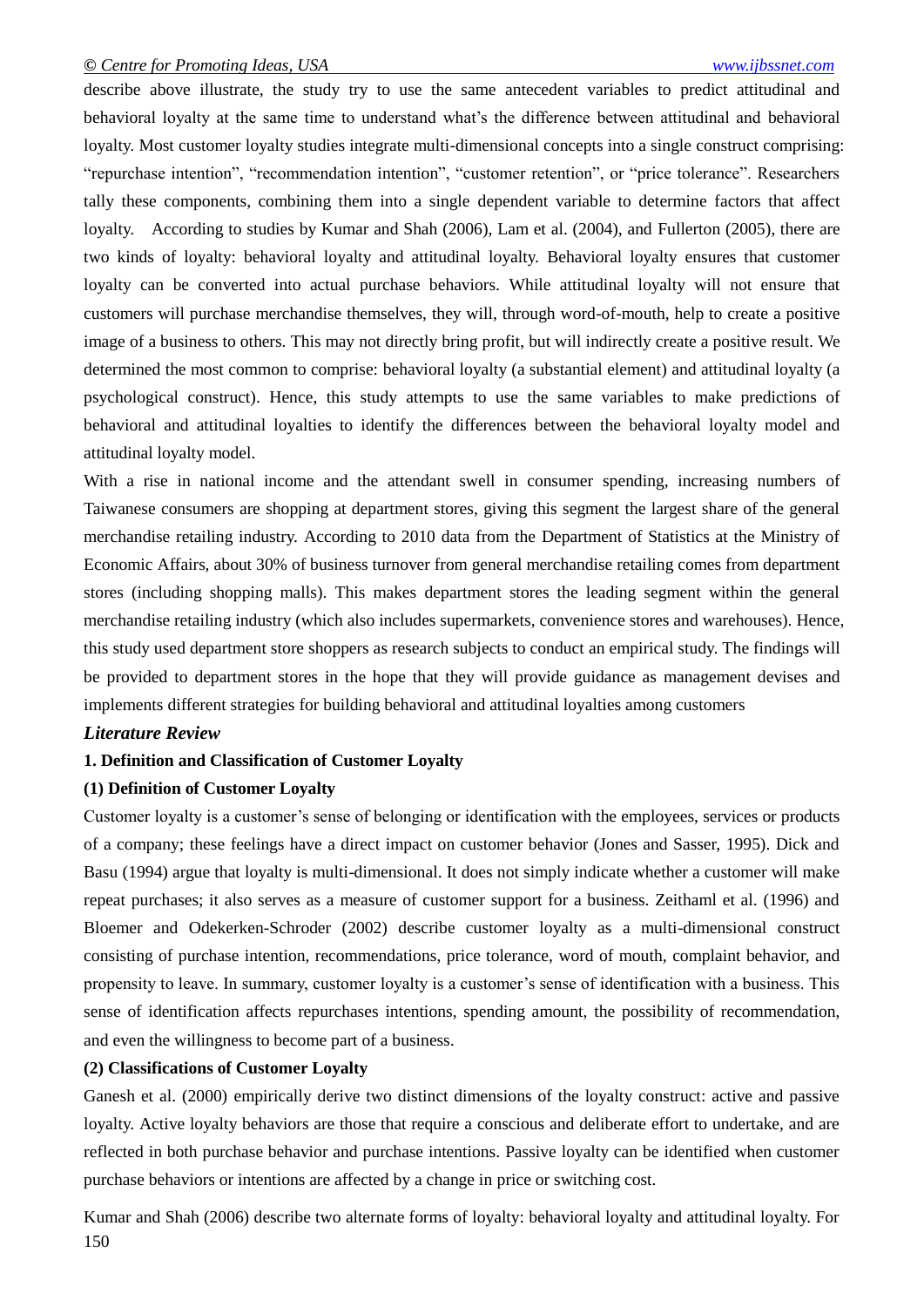Lam et al. (2004) loyalty is manifested in two other ways: repeat patronage and recommendation. Fullerton (2005) uses repurchase intention and advocacy to evaluate consumer brand loyalty to a single retailer; "advocacy" here is understood to signify positive word-of-mouth, meaning that customers will recommend a retailer to others. More researcher focus loyalty on attitudinal loyalty and behavioral loyalty (Kumar and Shah, 2006; Jones and Taylor, 2007; Kumar and Reinartz, 2006; Bove et al., 2009). Behavioral loyalty means consumers' repurchase behavioral or intension of specific brand (Russell-Bennett et al. 2007). Attitudinal loyalty means consumers' sense of specific products or service (Kumar and Reinartz, 2006). Bowen and Chen (2001) describe three approaches for the evaluation of customer loyalty: (1) behavioral measurement, (2) attitudinal measurement, and (3) composite measurement (a combination of behavioral and attitudinal measurements). From a review of the above literature, among the various classifications for customer loyalty, we determined the most common to comprise: attitudinal loyalty (a psychological construct) and behavioral loyalty (a substantial element). Generally speaking, studies on loyalty do not subdivide loyalty. This study attempts to distinguish behavioral loyalty from attitudinal loyalty and examine their differences.

### **Factors Influencing the Evaluation of Customer Loyalty**

## **Customer Satisfaction**

Customer satisfaction is determined by customer perception: following a service or purchase evaluation, customers form emotional perspectives toward a product (Churchill and Surprenant, 1982). Anderson et al. (1994) suggest that overall customer satisfaction is based primarily on the experience and satisfaction while purchasing merchandise or services: it is both an emotional evaluation and a process of comparison between a "pre-consumption expectation" and the "post-consumption perceived performance". Customer satisfaction is the most widely discussed independent variable in studies on customer loyalty (Ibanez, Hartman and Calvo, 2006; Auh and Johnson, 2005; Host and Knie-Anderson, 2004; Hellier, Gaursen, Rondey and Rechard, 2003.) Bei and Chiao (2001) interviewed 495 customers across 15 service departments at Mitsubishi, Nissan and Toyota dealers.

The results suggested that the higher the customer satisfaction, the higher the loyalty to the company. Reichheld and Saser (1990) argue that improved customer satisfaction will affect the likelihood of repeat purchases. Tailor and Baker (1994) based their studies on four service industries in their examination of the relationships between service quality, customer satisfaction, and customer purchase intention. They determined that customer satisfaction is positively correlated to purchase intention. Fornell et al. (1996) also maintain that after a customer purchases a product or service, an attitude will be formed, which is satisfaction. If satisfaction is high, the likelihood of repeat patronage is great. This will create an attitudinal loyalty whereby the customer will recommend the product or service through word of mouth. In other words, customer satisfaction has a positive impact on both behavioral and attitudinal loyalty.

### **Service Quality**

Service quality is a customer's evaluation of overall superiority of a service encounter; it is a perceived, not objective, quality. The PZB model is most commonly used for evaluating service quality. Parasuraman et al. (1988) refined the PZB model by subdividing it into five aspects: Tangibility, Reliability, Responsiveness, Assurance, and Empathy. They created the 22 question service quality scale for the evaluation of a customer's expected service quality and his/her perceived service quality.

This SERVQUAL model has been widely used in various service industry studies. Cronin and Taylor (1992)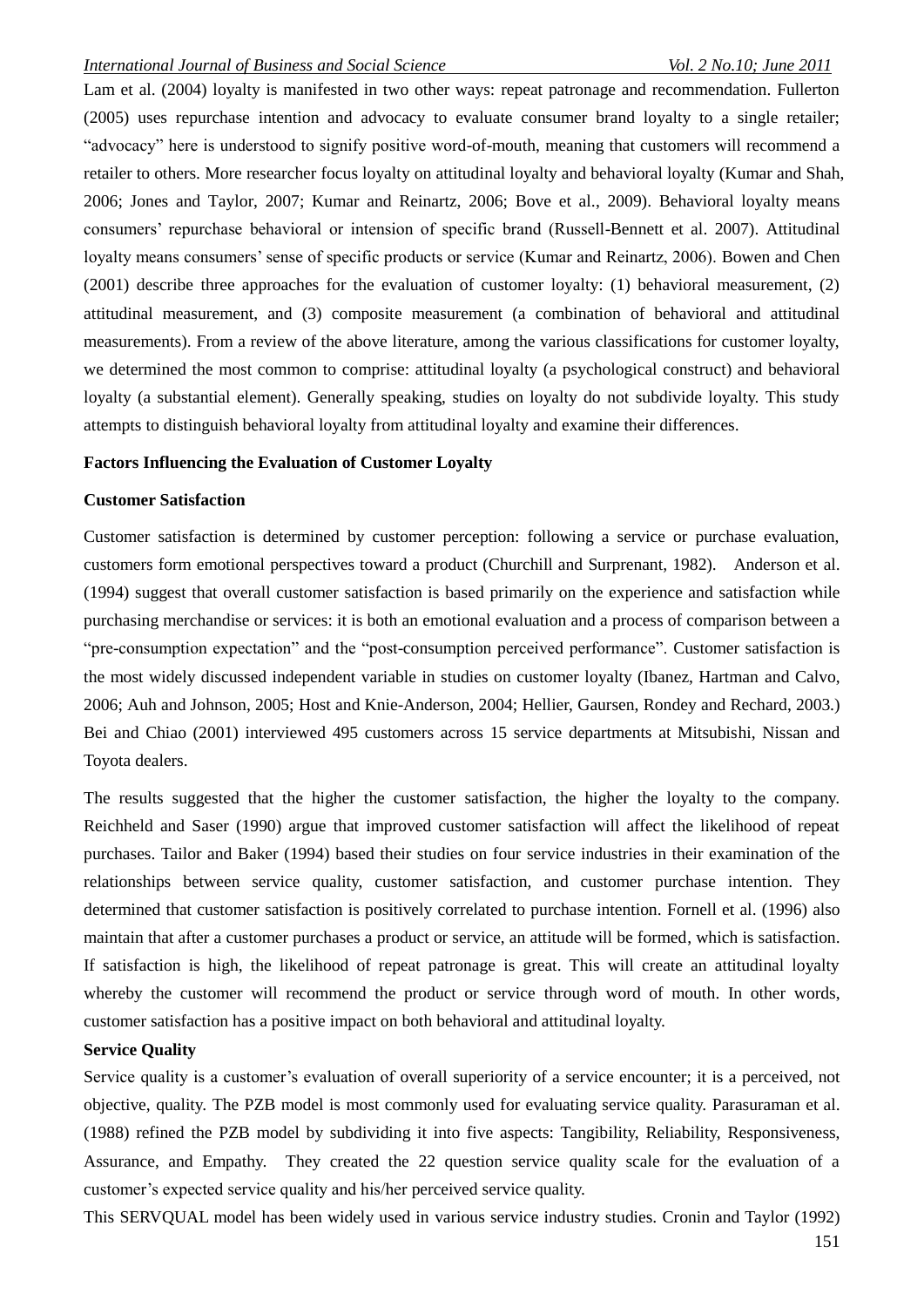proposed the SERVPERF (SERVice PERFormance) service quality scale, positing service quality can be measured by simple service results. This method evaluates service quality through a measurement of perceived service. Most studies maintain that customer satisfaction is based primarily on service quality. Bolton and Drew (1991) claim that service quality is the antecedent of customer satisfaction. Cronin and Taylor (1992) determined that higher service quality leads to improved customer satisfaction. Anderson and Sullivan (1993) also agree that service quality affects satisfaction, emphasizing that customer satisfaction is an integrated appraisal of the post-purchase experience. Ibanez et al. (2006) argue that the technical quality of a core service as well as the technical quality of peripheral and service process qualities also affect customer satisfaction, but that service quality does not directly affect loyalty: it affects loyalty only through satisfaction. A study by Host and Knie-Anderson (2004) contends that among the five constructs of service quality, reliability and assurance can best predict satisfaction. This study also classifies service quality as an antecedent variable of customer satisfaction.

#### **Corporate Image**

Corporate image is a consumer's perception of a corporate entity. This image will remain in a consumer's mind further affecting purchase behaviors or intentions. By means of the products, services and related information, consumers develop a subjective appraisal of a corporation, thus forming a corporate image. Robertson and Gatignon (1986) believe that a positive corporate image can decrease uncertainty in consumer decision making and establish a high level of recognition among certain businesses. Josee and Gaby (2002) defined corporate image as a society's overall impression, including the interaction between physical and invisible elements. In summary, corporate image is an integrated perception that represents the degree to which consumers identify with a business.

Nguyen and LeBlanc (1998) argued that corporate image has significant influence on customer loyalty and plays a key role in customer retention. Josee and Gaby (2002) used 357 European supermarket chain customers as subjects and determined that corporate image affects loyalty, they also proved that corporate image influences purchase decisions; the better a corporate image, the greater both the purchase frequency and dollar amount spent. The majority of department stores in Taiwan enjoy high brand awareness; however, consumers hold varying perceptions toward each department store in terms of image and reputation. In this study, a "corporate image" variable is included in the customer loyalty model in order to determine if this psychological variable exhibits differences when it comes to affecting behavioral and attitudinal loyalty.

#### **Switching Costs**

Switching cost can make it difficult or expensive for customers to switch service providers. When customers are considering switching service providers, they evaluate both the benefits and the costs; when required costs are higher than gained benefits (meaning an excessively high switching cost) an exit barrier is created, thus decreasing the possibility of switching (Jones et al., 2000). Hauser et al. (1994) point out that, when switching costs increase, sensitivity to satisfaction decreases. Therefore, switching costs play an important role when a customer considers changing service providers. Many studies indicated that perceived switching cost is an important factor when it comes to customer loyalty (Storbacka et al., 1994; Jones et al., 2000; Sharma and Patterson, 2000; Lewis, 2002; Whitehead, 2003). Many case studies reveal that an unsatisfied customer may continue with the same vendor only because he/she believes that extra time and effort spent on switching, will be costly.

152 In a study by Anderson and Sullivan (1993), it was found that in the airline and banking industries, customers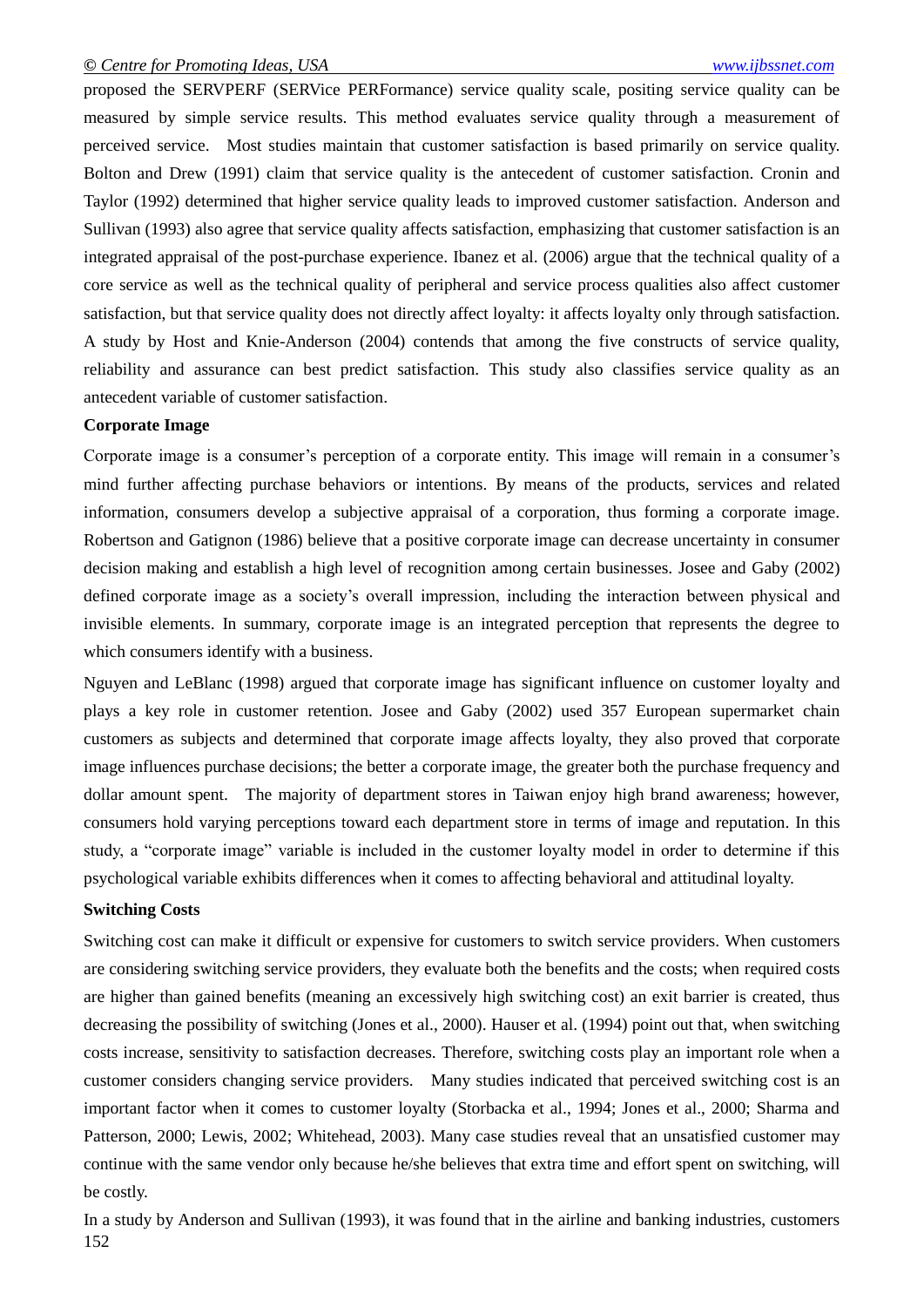will remain with the same business even when the service quality deteriorates; however, in the case of supermarkets, they will switch if service quality decreases, because the switching cost for airlines and banks is higher than that of supermarkets; it can be concluded then, that customers have a higher sensitivity to the service quality of supermarkets; hence, when switching cost is low, customer loyalty can not be over-estimated. In this study, a switching cost variable is included in the customer loyalty model in order to determine if this substantial variable exhibits differences when it comes to affecting behavioral and attitudinal loyalty

### **Research Methodology**

This study analyzes the department store business within the distribution industry and explores the influence of customer satisfaction, switching cost and corporate image on customer loyalty. Loyalty is divided into attitudinal loyalty and behavioral loyalty. Competing models were used to compare the two and to determine the differences among the influences of each factor.

#### **Conceptual Models**

Structural Equation Modeling (SEM) and Amos 18.0 were employed to conduct data analysis and model verification. Following a completion of the literature review, we summarized the information and built two competing models. Later, these two models were compared to allow us to choose the one which demonstrate higher adequacy and best represent the sample data. Figure 1 shows the conceptual model. Please note that, when analyzing loyalty, we used two separate conceptual models representing attitudinal loyalty and behavioral loyalty.



Note CI: corporate image; SQ: service quality; SC: switching cost; CS: customer satisfaction; Loy: included attitudinal loyalty(AL) and behavioral loyalty(BL).

#### Figure 1: Conceptual Model

## **Hypothesis**

Chin (1998) subject in SEM analysis should be avoided is providing hypotheses statements for each structural path in the model. The only hypotheses we need is whether the model fit the data or not. So , the first hypothesis supposes that there is no difference between the model's expected covariance matrix and the sample covariance matrix:  $S-\Sigma(\theta)=0$  (S denotes the sample covariance matrix,  $\Sigma(\theta)$  denotes the model's expected covariance matrix). Since this is a competing model, two sub-hypotheses were formed:

Hypothesis 1: There is no difference between the model's expected covariance matrix and the sample covariance matrix

 $H_{0a}$ : There is no difference between the expected covariance matrix of the attitudinal loyalty model and the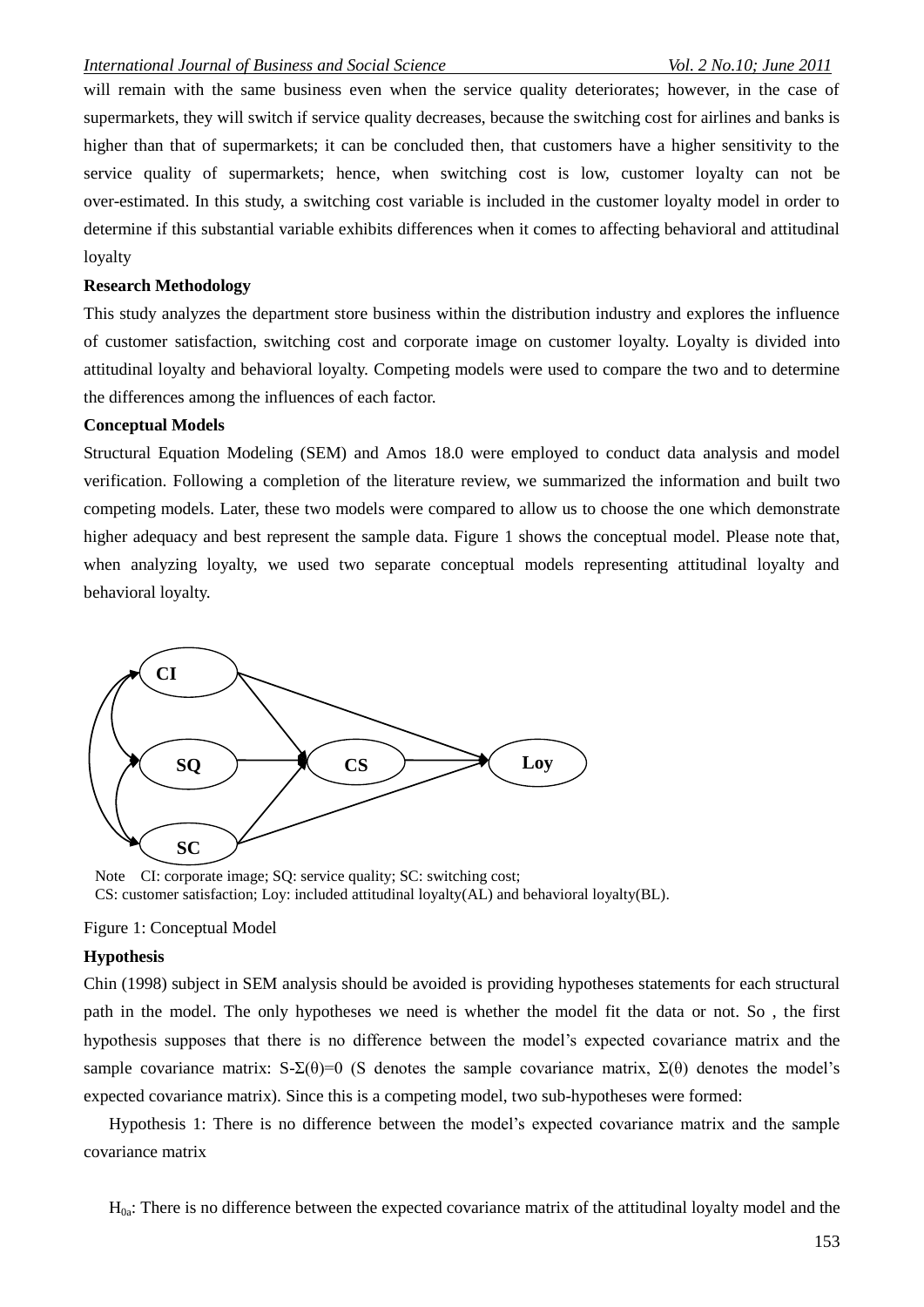sample covariance matrix

H0b: There is no difference between the expected covariance matrix of the behavioral loyalty model and the sample covariance matrix

This study explores whether there is any difference in how psychological variables, such as corporate image, and substantial variables, such as switching cost, influence psychological attitudinal loyalty and substantial behavioral loyalty. Because the satisfaction construct is an essential factor in most loyalty analyses, three hypotheses have been formed:

Hypothesis 2: A corporate image has no more influence on attitudinal loyalty than it does on behavioral loyalty

Hypothesis 3: Customer satisfaction has no more influence on attitudinal loyalty than it does on behavioral loyalty

Hypothesis 4: Switching cost has no more influence on attitudinal loyalty than it does on behavioral loyalty

#### **Operational Definition of Variables**

To record consumer shopping behavior at department stores, a nominal scale was used to measure the frequency that consumers shopped at department stores. Nominal and ordinal scales were used for the demographics variables, with 6 questions that included: gender, age, marital status, occupation, education, and average monthly income. A 7-point Likert Scale was used for all variables in the study. Table 1 summarizes the operational definitions of the variables and the sources of related literatur

| Construct    | <b>Operational Definition</b>                                                     | Sources                              |
|--------------|-----------------------------------------------------------------------------------|--------------------------------------|
| Attitudinal  | a consumer's identification with a particular service provider and preference of  | Jones and Taylor, 2007               |
| Loyalty      | a product or service over alternatives                                            |                                      |
| Behavioral   | Customers' intentions for repeat patronage, repeat purchase, and actual           | Kumar and Shah, 2006; Jones and      |
| Loyalty      | purchase behavior                                                                 | Taylor, 2007; Bove et al., 2009)     |
| Service      | Tangibility: service facilities, equipment, people, planning and implementation   | Parasuraman et al. (1990)            |
| Quality      | of service products                                                               |                                      |
|              | Reliability: the ability to deliver promised services in a dependable, accurate   |                                      |
|              | manner                                                                            |                                      |
|              | Responsiveness: the willingness to spontaneously help customers and provide       |                                      |
|              | prompt service                                                                    |                                      |
|              | Assurance: service people with etiquette and expertise are available to help; the |                                      |
|              | ability to inspire customer trust                                                 |                                      |
|              | Empathy: customers are treated with special care and attentiveness                |                                      |
| Customer     | An integrated appraisal after a consumer's encounter with the store (e.g.         | Anderson et al. (1994), Ibanez et    |
| Satisfaction | product offerings, overall performance, pricing, etc.)                            | al. (2006)                           |
| Corporate    | The image (impression) of the business (store) in consumer minds; consumer        | Nguyen and Le Blanc (2001),          |
| Image        | identification with the business                                                  | Chang and Tu (2005)                  |
| Switching    | Barriers or costs as evaluated by customers when considering switching            | Jones et al. (2000), Fornell (1992), |
| Cost         | service providers                                                                 | and Kim et al. (2004)                |

**Table 1: Operational Definitions for Variables and the Sources of Questions**

**Estimation of Research Sample Size**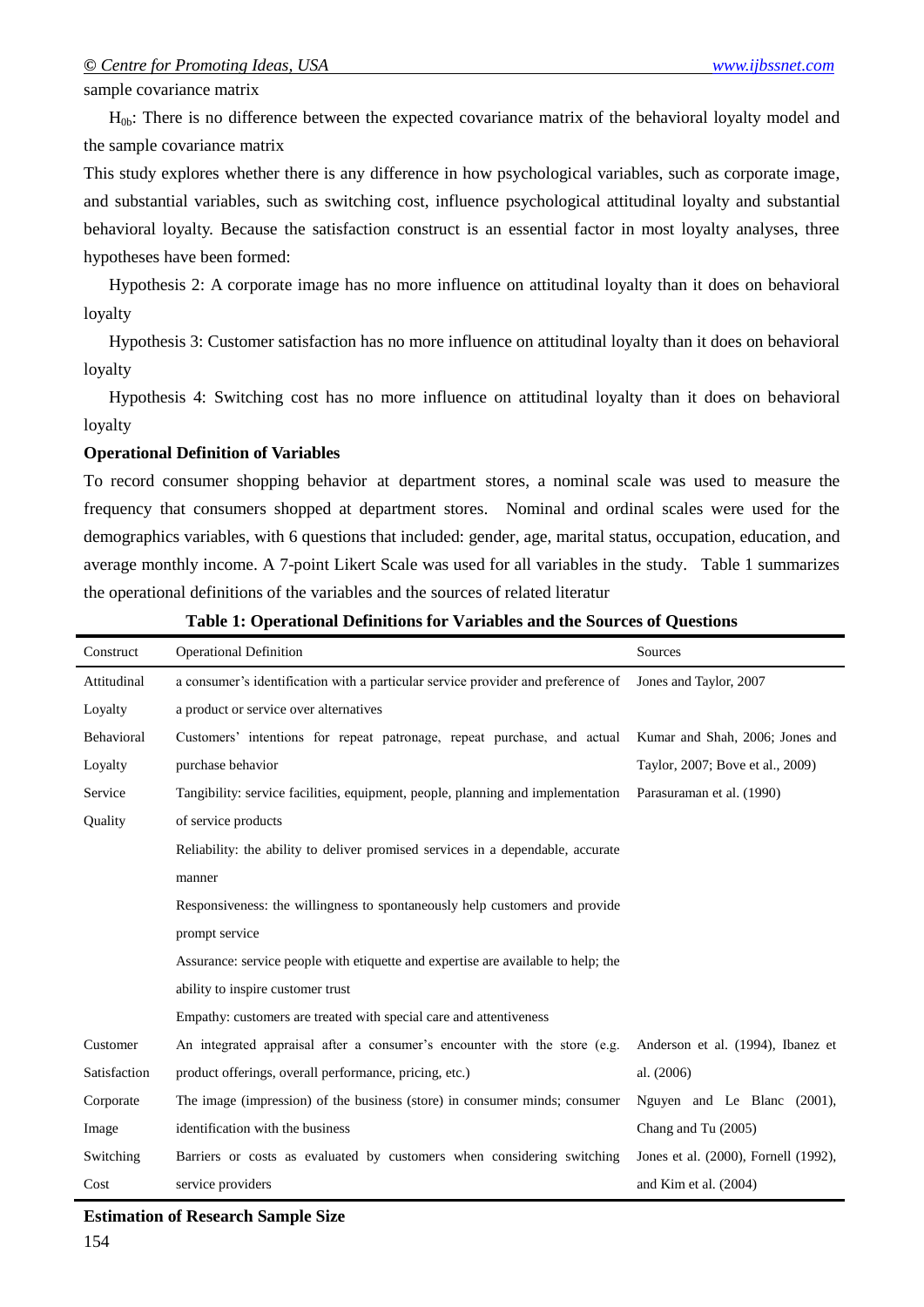SEM is an analysis technique for a large sample size. The general requirement for SEM is that the ratio for the observed variables to the sample size is between 1:10 and 1:15, while a sample size between 200 and 400 is appropriate (Hair et al. 1998). A method developed by MacCallum, Browne and Sugawara (1996) was employed for this study while R Language was used for programming. Root Mean Square Error of Approximation (RMSEA) was used to compute the sample size: for  $H_0$ , RMSEA = 0.05, while the power was 0.8; for alternative hypothesis  $H_1$ , RMSEA = 0.06, and degree of freedom was estimated to be 520. After computing, the sample size required for this study was 196.875. The number of valid samples gathered was 295, thus meeting the requirement for SEM sample analysis.

## **Subjects and Sampling Method**

Department store shoppers were used as research subjects. Samples were collected using two methods: (1) interviewers intercepted shoppers who had made purchases at department stores in Kaohsiung, and (2) shoppers residing elsewhere were asked to fill out online questionnaires (emails with a link to the questionnaire were sent to the subjects). An Internet survey was conducted from the 5<sup>th</sup> of July to the 5<sup>th</sup> of October, 2009; 125 questionnaires were collected online; 99 were deemed valid while 26 were eliminated (as respondents indicated they did not shop at department stores). In the same time, interviewers intercepted respondents in front of department stores on weekends. 223 questionnaires were collected at department stores; 196 were deemed valid after incomplete questionnaires were eliminated. The total number of valid questionnaires collected was 295.

Since the samples came from two different sources, before combining the data, we conducted a homogeneity test to avoid inaccurate inferences. A Chi-square test was conducted for gender, marital status, age, education, and average monthly income to test homogeneity. Because the type of data contained categorical variables, SPSS 18.0 was used to perform the  $\chi^2$  test. The Chi-square values for each variable's test result were 1.54, 0.037, 0.85, 3.829, and 9.407. The p value for each variable was above 0.05; this means that information on gender, marital status, age, education, and average monthly income did not differ between the sources; therefore, we were able to confidently combine these two groups.

The majority of the 295 valid samples were female (200 people), and 95 were male; subject age ranged from 20 to 50 years old: 124 subjects were aged between 21 and 30, and 124 subjects were aged between 31 and 50. In terms of education, 8 subjects had high school education or less, 46 had junior college degrees, 185 had college degrees, and 56 had masters degrees or beyond. The majority (90) of subjects had military/government/teaching positions, while 57 held positions in business; other subjects held positions across various fields. For average monthly income, 56 subjects earned less than NT\$25K, 130 (the majority) earned between NT\$25K-\$60K, 55 earned between NT\$60K-NT\$90K, 40 earned NT\$90K-\$150K, and 14 earned more than NT\$150K (32 New Taiwan Dollar  $= 1$  U.S. Dollar).

## **Measurement and Structural Model Analysis**

## **Verification of Convergent Validity**

Confirmatory Factor Analysis (CFA) is a part of SEM analysis. Thompson (2004) suggests that before conducting an analysis of structural models, SEM researchers should first analyze measurement models, since measurement models can correctly reflect the constructs of a study. The reduction of variables in the CFA measurement model was modified using the two-stage model by Kline (2005). The measurement model was examined before conducting the evaluation.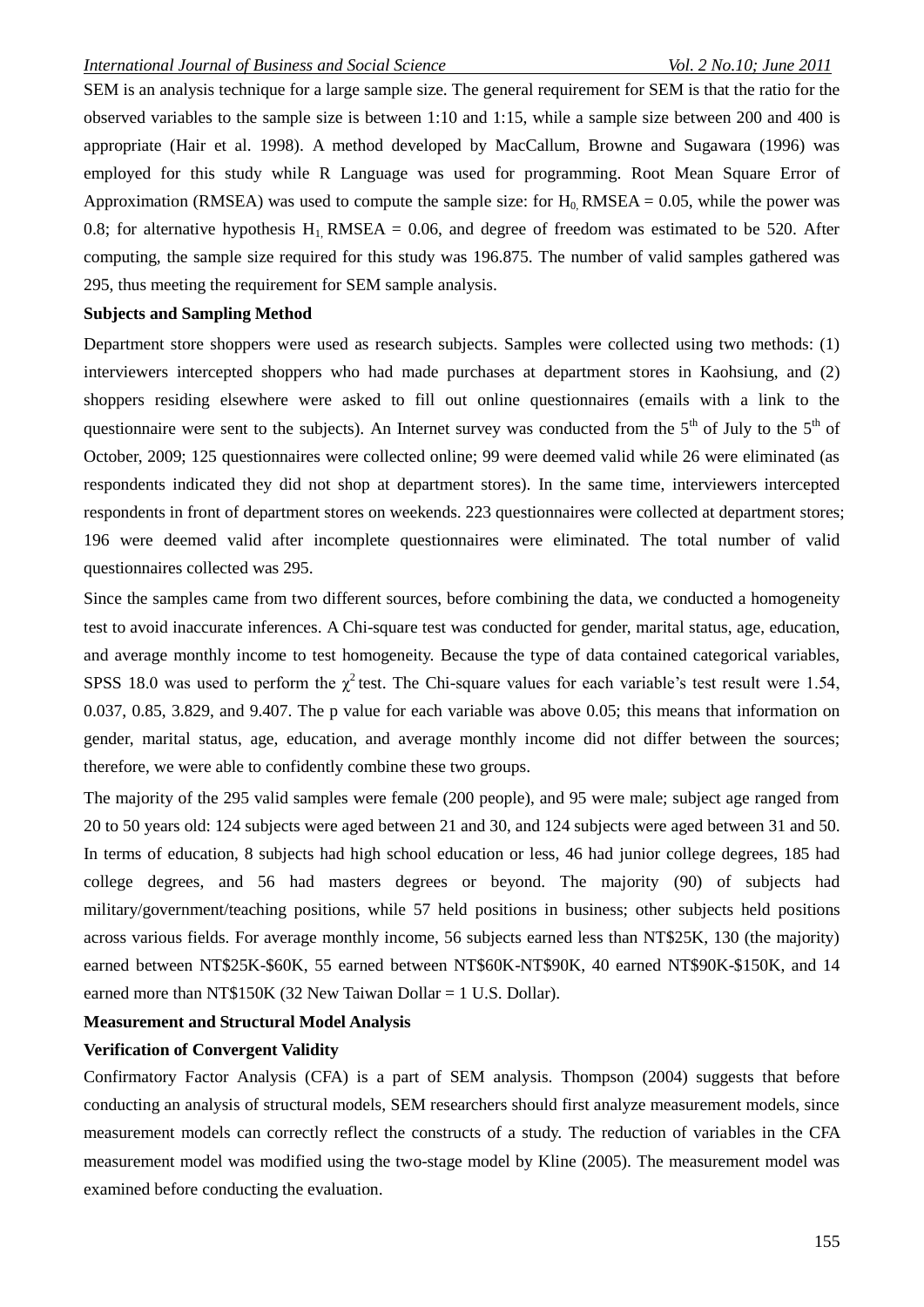If the fit for the measurement model was acceptable, then we proceeded to the second step and conducted a complete SEM model evaluation. CFA analysis was applied to all six constructs: service quality, switching cost, corporate image, customer satisfaction, behavioral loyalty, and attitudinal loyalty. The loadings for all constructs ranged from 0.65 to 0.9, and all showed significance. Composite reliability values fell between 0.8 and 0.9, and the average variance extracted was between 0.46 and 0.78 (as shown in Table 2). These data meet the requirements of Hair et al. (2009) and Fornell and Larcker (1981): 1. Factor loading was above 0.5; 2. Composite reliability was above 0.6; 3. Average variance extracted was above 0.5; 4. The square of the multiple correlation coefficient was above 0.5. Even though satisfaction was slightly below 0.5, it is still within an acceptable range. All other constructs met the requirements; therefore, each of the six constructs showed evidence of convergent validit

| construct                  | index           |          | Std. loading Unstd. loading 3. |          | ₹.<br><i>ralue</i> ) | P value SMC |          | C.R.    | $\operatorname{AVE}$ |
|----------------------------|-----------------|----------|--------------------------------|----------|----------------------|-------------|----------|---------|----------------------|
|                            | tangibility     | 0.714    | 0.529                          | 0.05     | 10.354               | ***         | 0.844    |         |                      |
|                            | reliability     | 0.884    | 0.73                           | 0.05     | 13.654               | ***         | 0.782    |         |                      |
| SQ                         | responsiveness  | 0.897    | 0.835                          | 0.05     | 16.177               | ***         | 0.51     | .914    | .682                 |
|                            | assurance       | 0.919    | 0.722                          | 0.06     | 11.326               | ***         | 0.804    |         |                      |
|                            | empathy         | 0.687    | 0.512                          | 0.05     | 9.766                | $\ast\ast$  | 0.472    |         |                      |
|                            | SC1             | 0.89     | $\,1$                          |          |                      |             | 0.793    |         |                      |
| SC                         | SC <sub>2</sub> | 0.876    | 1.052                          | 0.06     | 17.25                | ***         | 0.767    | .847    | .588                 |
|                            | SC <sub>3</sub> | 0.664    | 0.738                          | 0.06     | 12.492               | ***         | 0.441    |         |                      |
|                            | SC <sub>4</sub> | 0.594    | 0.718                          | 0.07     | 10.831               | $\ast\ast$  | 0.353    |         |                      |
|                            | CI1             | 0.862    | $\,1$                          |          |                      |             | 0.742    |         |                      |
| $\mathop{\rm CI}\nolimits$ | CI2             | 0.964    | 1.085                          | 0.05     | 19.993               | ***         | 0.929    | .899    | .75                  |
|                            | CI3             | 0.759    | 0.875                          | 0.06     | 15.888               | ***         | 0.577    |         |                      |
|                            | CS <sub>1</sub> | 0.625    | $\,1$                          |          |                      |             | 0.391    |         |                      |
|                            | CS <sub>3</sub> | 0.686    | 1.103                          | $0.12\,$ | 8.995                | ***         | 0.47     |         |                      |
| CS                         | CS4             | 0.676    | 1.117                          | 0.13     | 8.911                | ***         | 0.457    | $.81\,$ | .46                  |
|                            | CS5             | 0.738    | 1.28                           | 0.14     | 9.408                | ***         | 0.545    |         |                      |
|                            | CS <sub>6</sub> | 0.66     | 1.08                           | 0.12     | 8.759                | k∗          | 0.435    |         |                      |
|                            | $\mbox{AL1}$    | $0.68\,$ | $\,1$                          |          |                      |             | 0.462    |         |                      |
| $\mathbf{AL}$              | AL2             | 0.865    | 1.234                          | 0.09     | 13.37                | ***         | 0.748    | .915    | $.78\,$              |
|                            | AL3             | 0.935    | 1.283                          | 0.09     | 14.115               | ***         | 0.874    |         |                      |
|                            | BL1             | 0.872    | $\,1$                          |          |                      |             | 0.76     |         |                      |
| BL                         | BL2             | 0.938    | 1.103                          | 0.05     | 20.642               | ***         | $0.88\,$ | .907    | .77                  |
|                            | BL3             | $0.81\,$ | 0.937                          | 0.05     | 17.558               | ***         | 0.657    |         |                      |

**Table 2: convergent validity of constructs**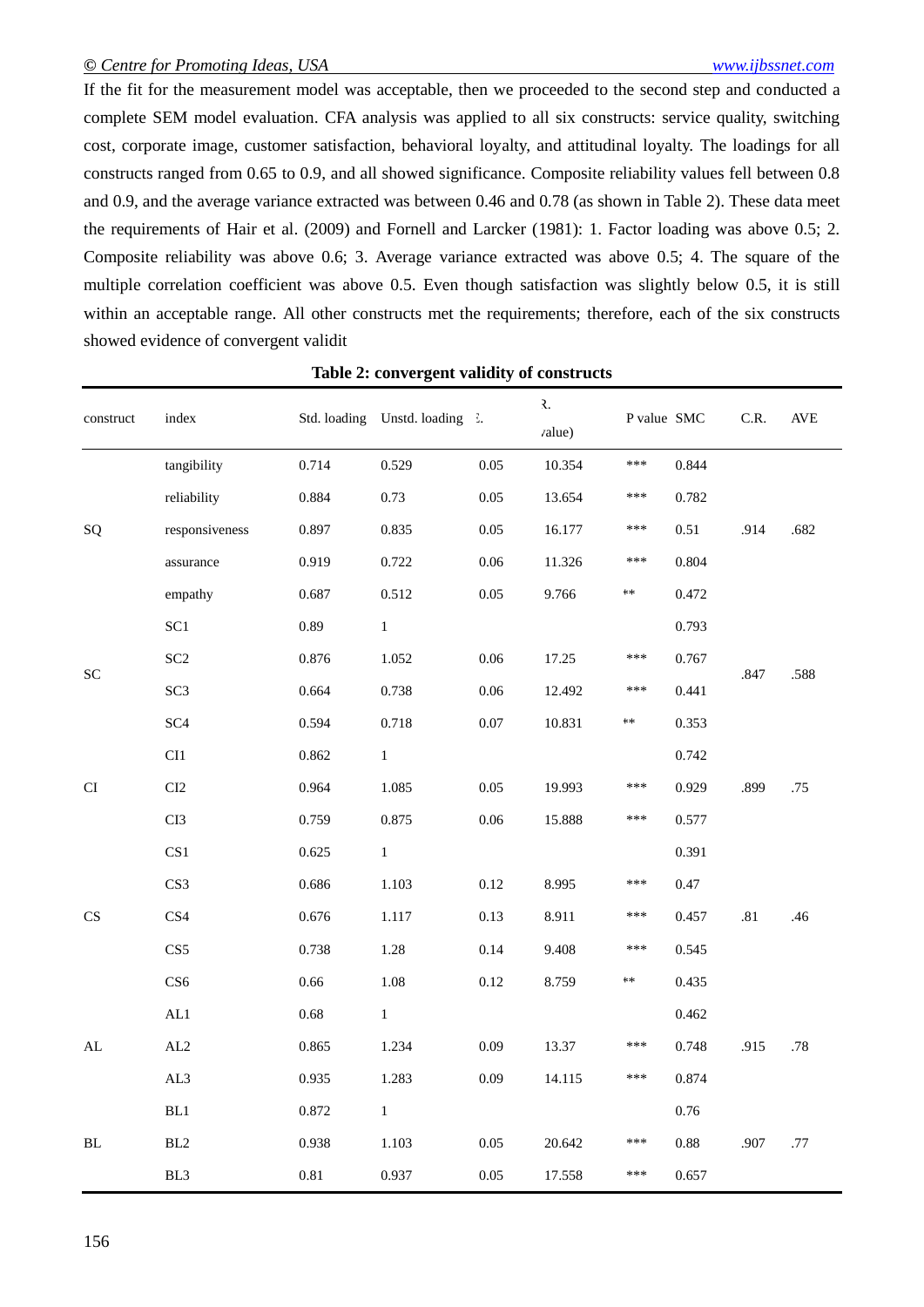## **Verification of Discriminant Validity**

Discriminant validity assesses whether two constructs differ statistically. This study employs the confidence interval method (Torkzadeh, Koufteros, Pflughoeft, 2003): if the confidence interval between two constructs does not include 1, they are deemed completely relevant revealing evidence of discriminant validity between the two constructs. When we built the confidence interval for the correlation coefficient at a 95% level in SEM, a bootstrap was used for estimation. If the confidence interval did not include 1, then the null hypothesis was rejected pointing to evidence of discriminant validity between the two constructs. Otherwise, there was no evidence of discriminant validity. Hancock and Nevitt, J. (1999) recommend that when calculating path coefficients, bootstrapping needs to be conducted at least 250 times. In this study, when conducting bootstrapping procedures, the computer program was set to re-sample for 1,000 times in order to estimate the confidence interval of a standardized correlation (at a 95% confidence level). AMOS bootstrap provides two methods for estimating confidence interval: the Bias-corrected Percentile Method, and the Percentile Method. The results of these two estimation methods are shown in the table 3. As we can see from the table 3, neither of the confidence intervals in the standardized correlation includes 1, therefore, there is evidence of discriminant validity between constructs.

|                        |                                         |                        | Estimate | Bias-corrected |       | Percentile |       |  |
|------------------------|-----------------------------------------|------------------------|----------|----------------|-------|------------|-------|--|
| Parameter              |                                         |                        |          | Lower          | Upper | Lower      | Upper |  |
| SQ                     | $\left\langle \text{--}\right\rangle$   | ${\rm SC}$             | 0.484    | 0.355          | 0.588 | 0.357      | 0.595 |  |
| SQ                     | $\left\langle \leftarrow \right\rangle$ | <b>CI</b>              | 0.46     | 0.307          | 0.586 | 0.323      | 0.605 |  |
| SQ                     | $\left\langle \leftarrow \right\rangle$ | CS                     | 0.712    | 0.578          | 0.810 | 0.588      | 0.818 |  |
| SQ                     | $\left\langle \leftarrow \right\rangle$ | $\rm BL$               | 0.357    | 0.204          | 0.493 | 0.205      | 0.494 |  |
| SQ                     | $\left\langle \leftarrow \right\rangle$ | AL                     | 0.528    | 0.343          | 0.673 | 0.358      | 0.686 |  |
| ${\rm SC}$             | $\left\langle \leftarrow \right\rangle$ | <b>CI</b>              | 0.23     | 0.084          | 0.371 | 0.085      | 0.373 |  |
| ${\rm SC}$             | $\left\langle \leftarrow \right\rangle$ | CS                     | 0.416    | 0.247          | 0.532 | 0.271      | 0.548 |  |
| ${\rm SC}$             | $\left\langle \text{--}\right\rangle$   | <b>BL</b>              | 0.408    | 0.245          | 0.539 | 0.257      | 0.543 |  |
| ${\rm SC}$             | $\left\langle \text{--}\right\rangle$   | ${\rm AL}$             | 0.426    | 0.266          | 0.555 | 0.282      | 0.571 |  |
| CI                     | $\left\langle \leftarrow \right\rangle$ | CS                     | 0.48     | 0.331          | 0.592 | 0.337      | 0.596 |  |
| <b>CI</b>              | $\left\langle \leftarrow \right\rangle$ | $\mathbf{B}\mathbf{S}$ | 0.242    | 0.102          | 0.373 | 0.096      | 0.364 |  |
| <b>CI</b>              | $\left\langle \leftarrow \right\rangle$ | AL                     | 0.538    | 0.405          | 0.657 | 0.396      | 0.655 |  |
| $\mathbf{C}\mathbf{S}$ | $\left\langle \text{--}\right\rangle$   | $\rm BL$               | 0.323    | 0.184          | 0.455 | 0.180      | 0.445 |  |
| $\mathbf{C}\mathbf{S}$ | $\left\langle \leftarrow \right\rangle$ | AL                     | 0.542    | $0.4\,$        | 0.660 | 0.401      | 0.661 |  |
| BL                     | $\left\langle \leftarrow \right\rangle$ | AL                     | 0.477    | 0.377          | 0.573 | 0.371      | 0.568 |  |

|  |  | Table 3: discriminant validity between constructs |  |  |  |
|--|--|---------------------------------------------------|--|--|--|
|--|--|---------------------------------------------------|--|--|--|

## **Overall Fit for Competing Models**

When SEM is used to verify a theoretical model, a greater goodness of fit is required for SEM analysis (Byrne, 2010): the better the fit, the closer the model matrix and the sample matrix. This study accepted the opinions of the following scholars in order to conduct the assessment of overall model fit: Schreiber (2008), McDonald and Ho (2002), Boomsma (2000), Jackson Gillasyp, Andpurc-Stephenson (2009), Hoyle and Panter (1995), Schreiber, Stage, King, Nora and Barlow (2006).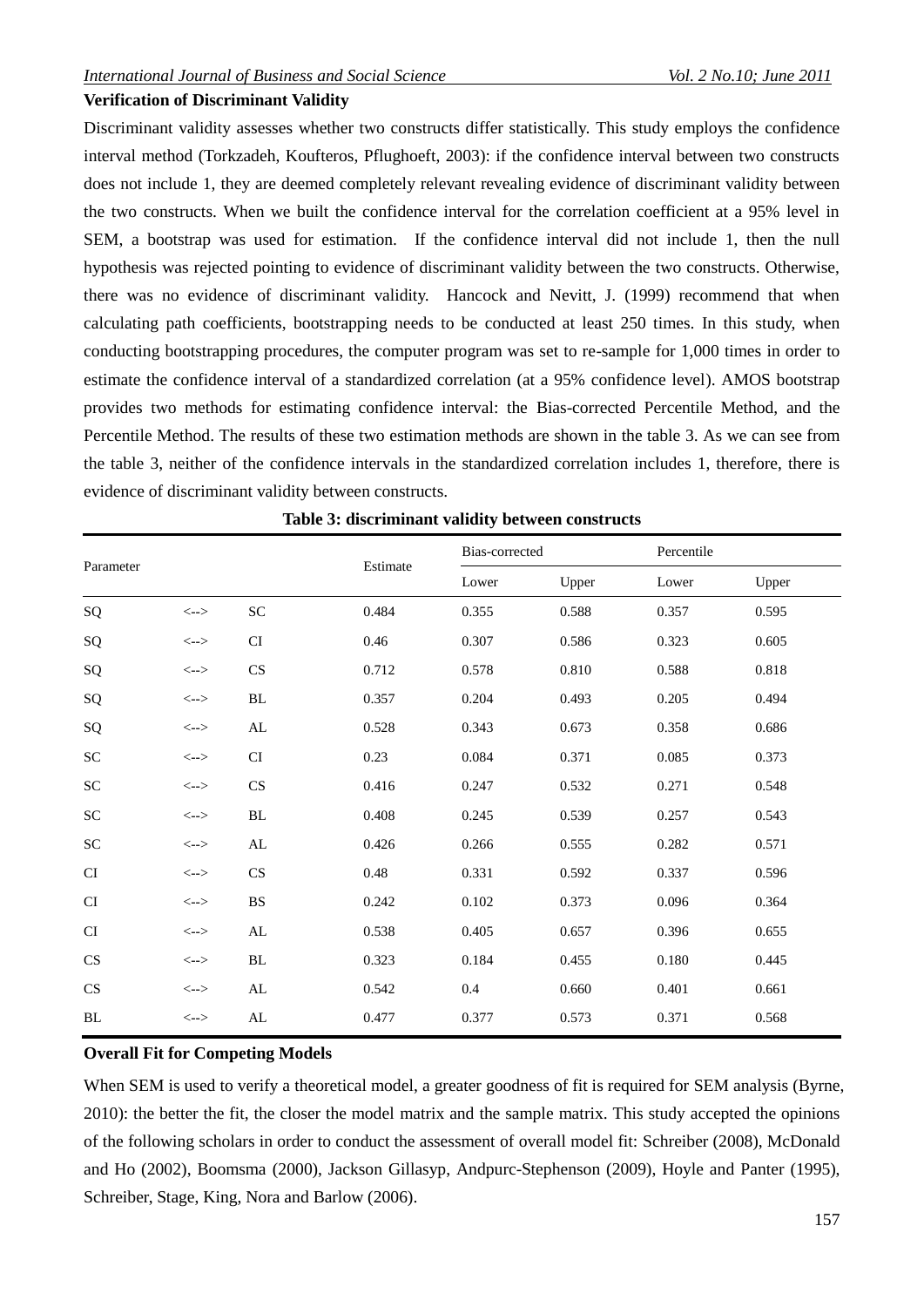Several fit indices were selected: a  $\chi$ 2 test, the ratio of  $\chi$ 2 to degree of freedom, the Goodness of Fit Index (GFI), the Adjusted Goodness of Fit Index (AGFI), the Root Mean Square Error of Approximation (RMSEA), the Non-Normed Fit Index (NNFI), the Incremental Fit Index (IFI), the Comparative Fit Index (CFI), and the Standardized Root Mean Square (SRMR). When conducting the comparison between the non-nested competing models, three information fit indices were also included: the Akaike Information Criterion (AIC), the Baysian Information Criterion (BIC), and the Expected Cross-Validation Index (ECVI) For structural model comparison, two competing models were created: Model 1 was an attitudinal loyalty model and Model 2 was a behavioral loyalty model. Table 4 illustrates a goodness of fit comparison for behavioral and attitudinal loyalties between the competing models. Because the questions asked in the questionnaire were not identical for both models (the number of questions was three for the models), the models contain non-nested structures.

Fit indices ECVI, AIC and BIC were used for the comparison: the lower the value, the better the model fit. From Table 6 we can see that the values of ECVI, AIC and BIC for the behavioral loyalty model were smaller than those for attitudinal loyalty although these two sets of data do not show huge differences. ΔCFI is less than 0.01 and thus does not meet the significance criteria (Cheung and Rensvold, 2002.) Most of the fit indices meet the requirements for SEM analysis; even though the values for GFI and AGFI do not exceed 0.9 (the threshold value), they still met the requirement suggested by Baumgartner and Homburg (1995), and Doll, Xia, and Torkzadeh (1994): the value is acceptable if above 0.8. SRMR is also close to the threshold value, while the RMSEA values for both models are below 0.08. The confidence interval at a 90% level does not include 0.08, meaning that it is not a coincidence that RMSEA was below 0.08; therefore, these two competing models have better or great goodness of fit. Hence, hypothesis 1 is valid: Model 1 and Model 2 do not differ from the sample matri

| Model fit    | Acceptable level    | Model 1 attitudinal loyalty | Model 2 behavioral lopyalty |
|--------------|---------------------|-----------------------------|-----------------------------|
| $\chi^2$     | smaller, the better | $1077.45$ (p=.000)          | $1041.26$ (p=.000)          |
| $\chi^2/df$  | $\leq$ 3            | $1.858$ (df=580)            | $1.795$ (df=580)            |
| <b>GFI</b>   | >0.9                | .835                        | .838                        |
| AGFI         | >0.9                | .811                        | .814                        |
| <b>RMSEA</b> | < 0.08              | .054 90% CI=[.049 .059]     | .052 90% CI=[.047 .057]     |
| <b>SRMR</b>  | < 0.5               | .0505                       | .0527                       |
| TLI (NNFI)   | >0.9                | .913                        | .917                        |
| IFI          | >0.9                | .920                        | .924                        |
| <b>CFI</b>   | >0.9                | .920                        | .924                        |
| <b>ECVI</b>  | smaller, the better | 4.250                       | 4.127                       |
| AIC          | smaller, the better | 1249.45                     | 1213.26                     |
| <b>BIC</b>   | smaller, the better | 1566.53                     | 1530.35                     |

| Table 4: overall models fit comparison of competing models |  |  |  |
|------------------------------------------------------------|--|--|--|
|------------------------------------------------------------|--|--|--|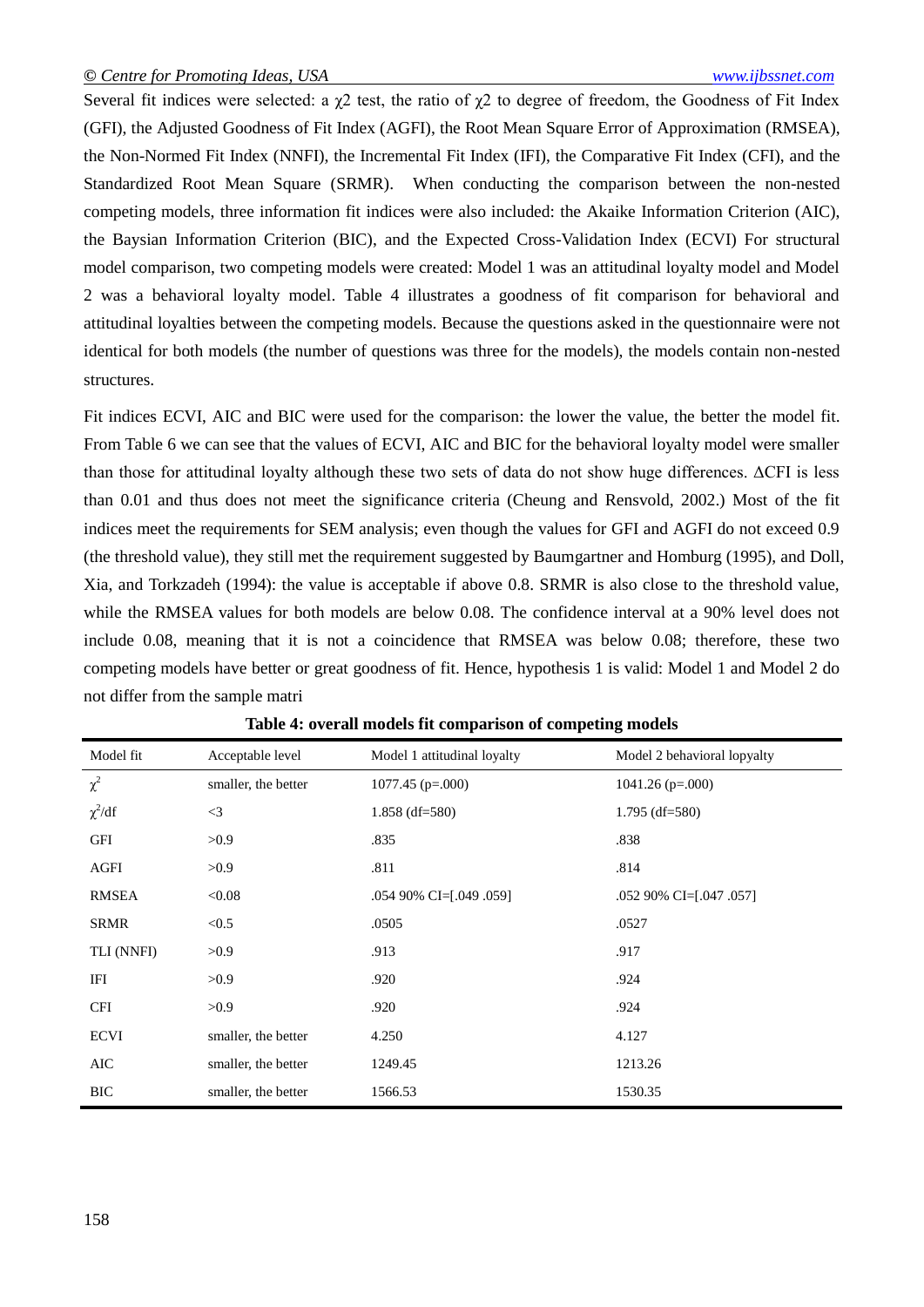

**Figure 2: statistical models of attitudinal and behavioral loyal**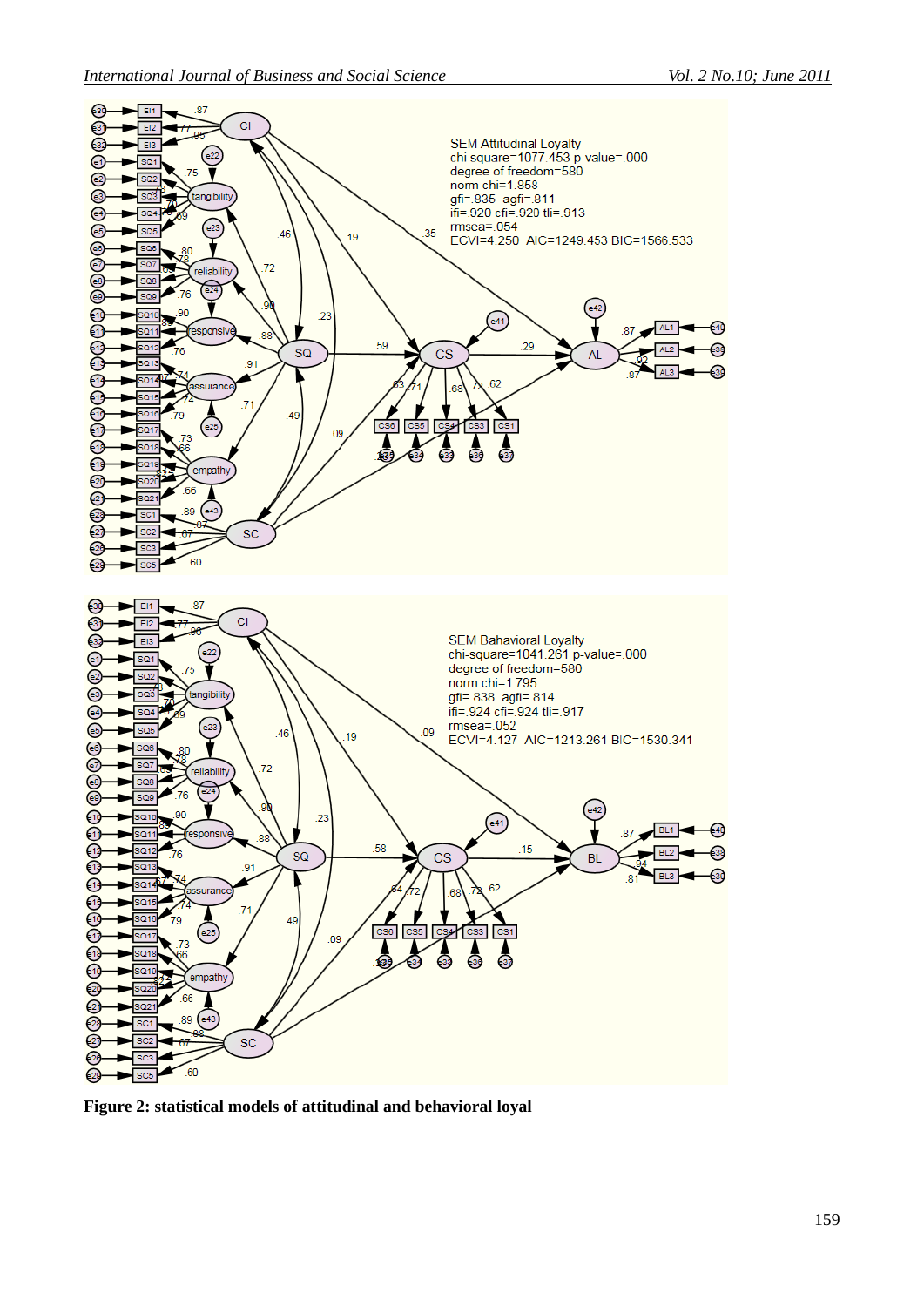## **Path Coefficient for Loyalty Structural Model**

We can determine from the study results in Table 5 that in the attitudinal loyalty structural model, the regression coefficient for switching cost and satisfaction does not show significance; the regression coefficients for any two of the alternate constructs show significance.

|           |               |           |             |               |       | C.R.        | P     | <b>SMC</b> |  |
|-----------|---------------|-----------|-------------|---------------|-------|-------------|-------|------------|--|
| construct |               |           | Std. weight | Unstd. weight | S. E. | $(t-value)$ | value |            |  |
| SQ        | $\rightarrow$ | <b>CS</b> | 0.589       | 0.914         | 0.144 | 6.329       | ***   |            |  |
| <b>SC</b> | $\rightarrow$ | <b>CS</b> | 0.086       | 0.082         | 0.06  | 1.378       | 0.168 | .549       |  |
| <b>CI</b> | $\rightarrow$ | <b>CS</b> | 0.189       | 0.151         | 0.049 | 3.092       | 0.002 |            |  |
| CS        | →             | AL        | 0.295       | 0.345         | 0.083 | 4.156       | ***   |            |  |
| <b>CI</b> | $\rightarrow$ | AL        | 0.347       | 0.325         | 0.056 | 5.765       | ***   | .447       |  |
| <b>SC</b> | →             | AL        | 0.226       | 0.252         | 0.066 | 3.803       | ***   |            |  |

## **Table 5: the path coefficients of attitudinal loyalty's statistical model**

From the study results in Table 6, we determined that in the behavioral loyalty structural model, neither the regression coefficient for switching cost and satisfaction nor the regression coefficient for corporate image and behavioral loyalty shows significance. The regression coefficients for service quality and satisfaction, for switching cost and satisfaction, and for switching cost and behavioral loyalty do show significance

| construct |               |           | Std. weight | Unstd. weight | S. E. | C.R.<br>$(t-value)$ | p     | <b>SMC</b> |
|-----------|---------------|-----------|-------------|---------------|-------|---------------------|-------|------------|
| SQ        | $\rightarrow$ | <b>CS</b> | 0.583       | 0.9           | 0.144 | 6.262               | ***   |            |
| <b>SC</b> | $\rightarrow$ | <b>CS</b> | 0.09        | 0.085         | 0.06  | 1.423               | 0.155 | .543       |
| <b>CI</b> | $\rightarrow$ | <b>CS</b> | 0.189       | 0.151         | 0.049 | 3.094               | 0.002 |            |
| CS        | $\rightarrow$ | BL        | 0.154       | 0.276         | 0.141 | 1.953               | 0.051 |            |
| CI        | $\rightarrow$ | BL        | 0.091       | 0.132         | 0.097 | 1.358               | 0.174 | .207       |
| <b>SC</b> | →             | BL        | 0.326       | 0.554         | 0.119 | 4.663               | ***   |            |

**Table 6: the path coefficients of behavioral loyalty's statistical model**

### **Cross-validation**

In order to further assess the stability of the model, this study tested the invariance of two sample groups that included an analyses of factor loading, structural/ path coefficient and factor covariance of the measurement model. If these values from the two groups show no variance, it is an indication that the model has stability (showing evidence of cross-validation.) We used a random sampling distribution feature in SPSS 18 to obtain two sample groups; 295 samples were randomly selected and evenly distributed into two sample groups: one containing 142 (48.1%) samples and the other containing 153 (51.9%) samples.

Assuming that the researcher's model is correct, we compared the invariance of the two sample groups for attitudinal loyalty; the result is shown in Table 7. First, the factor loadings of the two groups were set as equal. The attitudinal loyalty structural model contained 27 factor loadings (DF=27), each set with the same value. In this way, when CMIN increased to 35.119, and the test result to P=.136; the level of significance .05 was not reached. This means that it was acceptable for these 27 factor loadings to be set equally; therefore, we determined that the 27 factor loadings were equal. 2.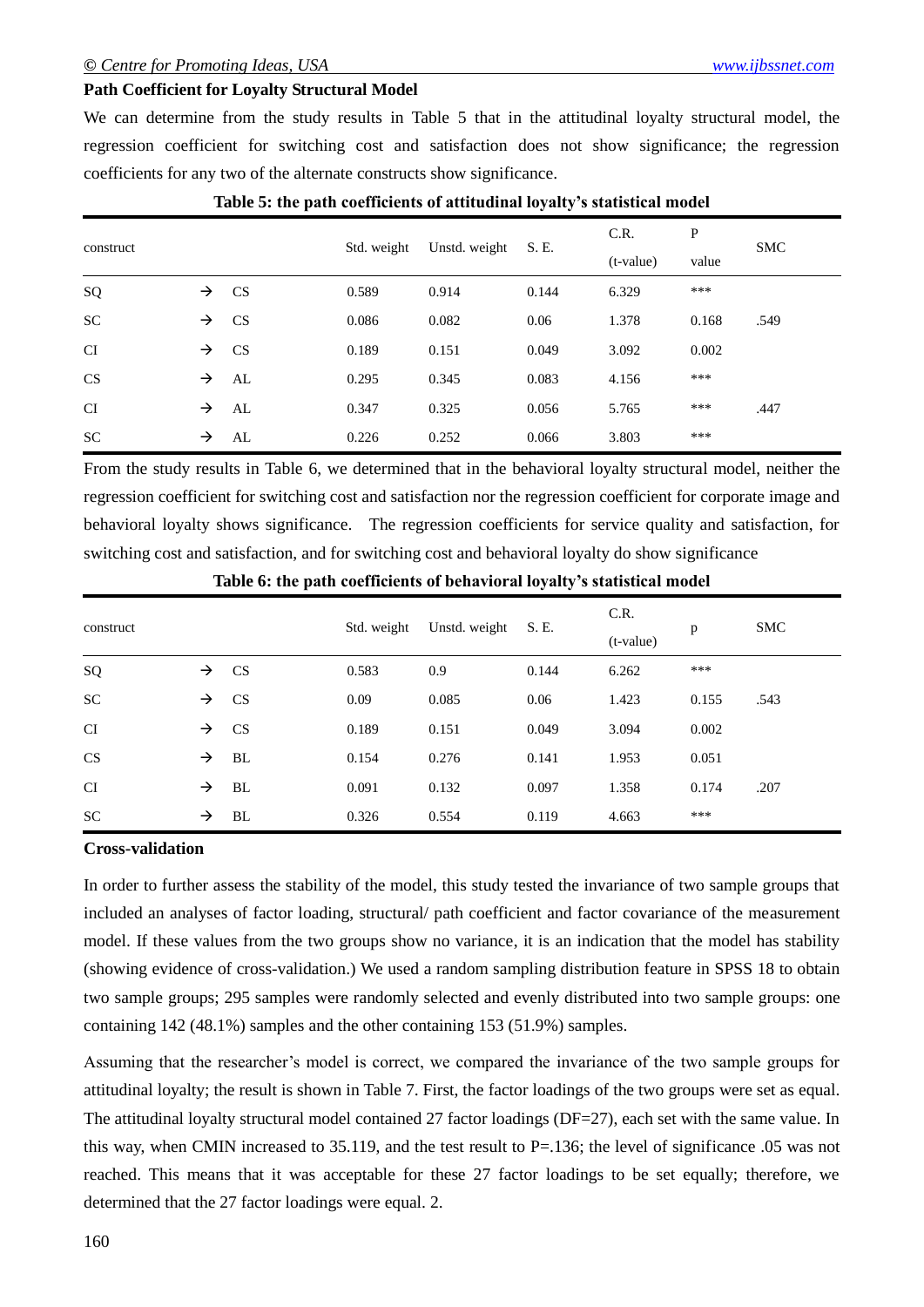## *International Journal of Business and Social Science Vol. 2 No.10; June 2011*

Besides maintaining the limitations of the measurement model, 10 more settings for the structural path coefficient were added. In this way, when CMIN increased to 19.127, and test result to  $P=.039$ ; a level of significance .05 was reached. This indicates that these 10 structural path coefficients were not equal, and that  $\Delta$ CFI = 0.002, not meeting the practical significance criteria. 3. In addition to maintaining the limitations of the measurement model, 6 more variances and covariances were added. In this way, when CMIN increased to 14.1212, and the test result to P=.028; the level of significance .05 was reached; however, ΔCFI=0.001 did not meet the practical significance criteria. This indicates that it was acceptable for these 6 variances and covariances to be set equally. These 6 variances and covariances were then set equally.

| Model                  | $\chi^2$ | df   | $\Delta df$ | $\Delta \chi^2$ | P    | <b>CFI</b> | <b>RMSEA</b> | p close fit |
|------------------------|----------|------|-------------|-----------------|------|------------|--------------|-------------|
| Unconstrained          | 1844.074 | 1160 |             |                 | .000 | .893       | .045         | .987        |
| Measurement weights    | 1863.589 | 1187 | 27          | 19.516          | .850 | .894       | .044         | .995        |
| Structural weights     | 1884.617 | 1197 | 10          | 21.027          | .021 | .892       | .044         | .994        |
| Structural covariances | 1892.453 | 1203 | 6           | 7.837           | .250 | .892       | .044         | .995        |
| Structural residuals   | 1906.815 | 1210 | 7           | 14.362          | .045 | .891       | .044         | .994        |
| Measurement residuals  | 2013.055 | 1246 | 36          | 106.239         | .000 | .880       | .046         | .970        |

**Table 7: Invariance of attitudinal loyalty**

In comparing the invariance of the two sample groups on behavioral loyalty, from Table 8 we determined that when CMIN increased to 36.36, and the test results to P=.108, the level of significance .05 was not reached. In addition, when CMIN increased to 10.82, and the test result to P=.099, the level of significance at .05 was not reached. This indicates that it is acceptable to set these 10 structural path coefficients equally; therefore, the value of 10 structural path coefficients were deemed identical. In addition to maintaining the limitations of the measurement model, 6 more variances and covariances were added. In this way, CMIN increased to 12.84, and the test result to P=.046, thus reaching the level of significance .05; however, ΔCFI=0.000, lower than the threshold of 0.01, indicating that it is acceptable for these 6 variances and covariances to be set equally. These 6 variances and covariances were then set equally.

| Model                  | $\chi^2$ | df   | $\Delta df$ | $\Delta \chi^2$ | P    | <b>CFI</b> | <b>RMSEA</b> | p close fit |  |
|------------------------|----------|------|-------------|-----------------|------|------------|--------------|-------------|--|
| Unconstrained          | 1851.278 | 1160 |             |                 | .000 | .891       | .045         | .984        |  |
| Measurement weights    | 1887.637 | 1187 | 27          | 36.359          | .108 | .889       | .045         | .988        |  |
| Structural weights     | 1898.456 | 1197 | 10          | 10.818          | .372 | .889       | .045         | .990        |  |
| Structural covariances | 1911.296 | 1203 | 6           | 12.840          | .046 | .888       | .045         | .989        |  |
| Structural residuals   | 1927.499 | 1210 | -7          | 16.204          | .023 | .886       | .045         | .987        |  |
| Measurement residuals  | 1993.903 | 1246 | 36          | 66.404          | .002 | .882       | .045         | .984        |  |

**Table 8: Invariance of behavioral loyalty**

The analyses above meet the requirements of Kline's (2005) "moderate testing": if the data from two sample groups shows homogeneity, this means the two groups are equal. Once these two groups pass a cross-validation examination (meaning the model was not falsely built or designed), a comparison of the competing models can proceed.

#### **Comparison of Variance between Competing Model Coefficients**

As previously discussed, the two competing models showed fairly good reliability, validity and model fit.

Therefore, we further examined the variance between the two models. This study asked whether the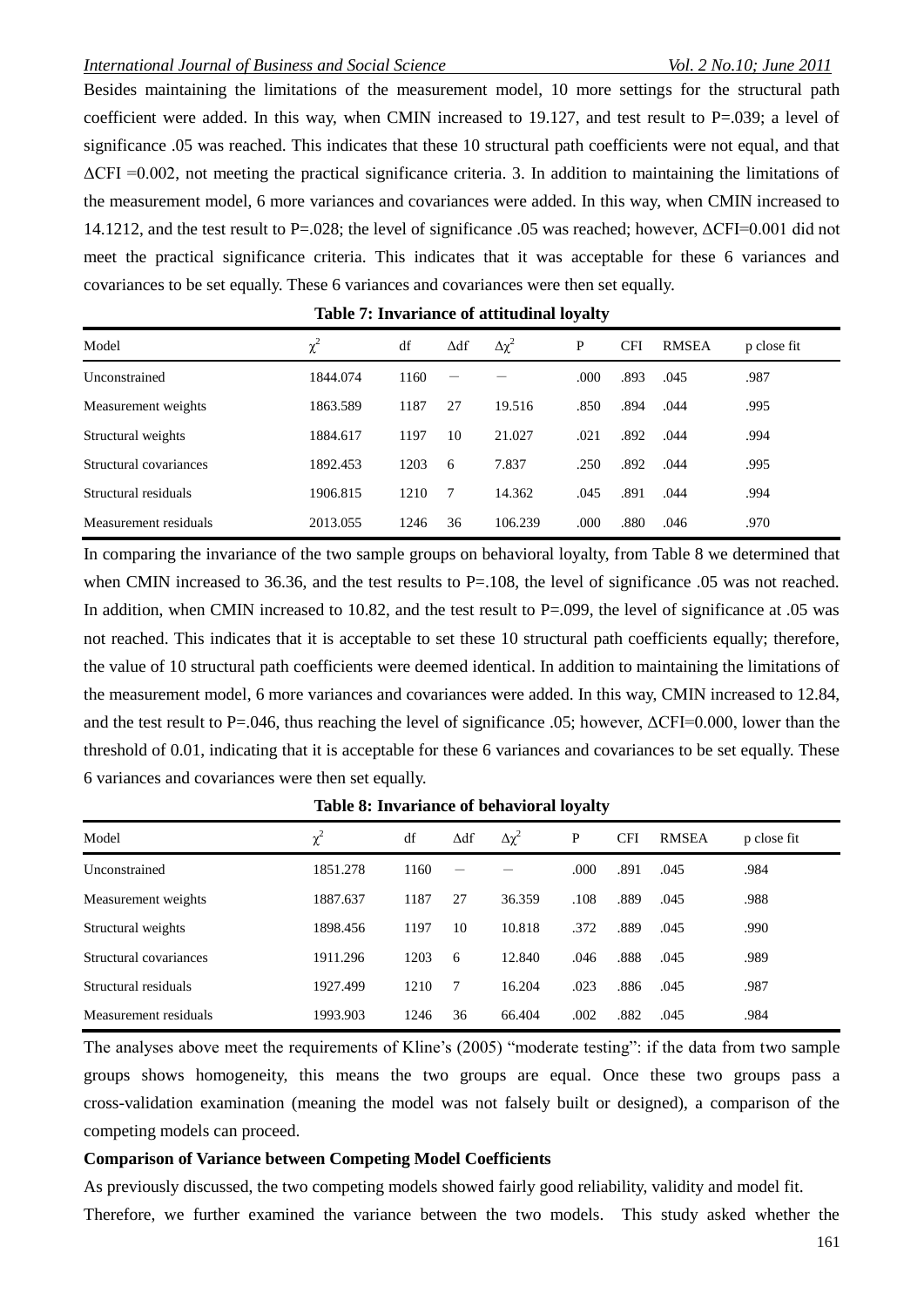influence of independent variables (corporate image, switching cost and satisfaction) on an attitudinal loyalty model differ from that on a behavioral loyalty model. Duncan (1975) recommends that standardized and non-standardized coefficients be used when conducting a comparison of coefficients of different models. However, he contends that using non-standardized coefficient testing better captures the essence of statistics. As a result, this study used a non-standardized coefficient examination; Duncan's formula is as follows:

$$
z = \frac{b_1 - b_2}{\sqrt{se_{b1}^2 + se_{b2}^2}}
$$

If the absolute value for a z score is greater than 1.96, then there is a significant difference between the two non-standardized regression coefficients; otherwise, there is no significant difference. From the analysis result shown in Table 9, the influence of satisfaction on attitudinal and behavioral loyalty shows no significant difference, although satisfaction was shown to have a greater influence on attitudinal loyalty. The influence of corporate image on attitudinal loyalty was greater than that on behavioral loyalty (although the data was close to the threshold of significance). As for switching cost, its influence on behavioral loyalty was significantly greater than it was on attitudinal loyalty.

|           | Attitudinal loyalty |       | Behavioral loyalty  | z                     | p    |      |
|-----------|---------------------|-------|---------------------|-----------------------|------|------|
|           | Unstd. Coeifficient | s.e.  | Unstd. Coeifficient | s.e.<br>0.141<br>.421 |      |      |
| <b>CS</b> | 0.345               | 0.083 | 0.276               |                       |      | .067 |
| CI        | 0.325               | 0.056 | 0.132               | 0.097                 | 1.72 | .085 |
| <b>SC</b> | 0.252               | 0.066 | 0.554               | 0.119                 | 2.22 | .026 |

**Table 9: comparison of competing models' coefficient**

# *Conclusion*

## **Comparison of Competing Models**

This study found that the behavioral loyalty model was slightly superior to the attitudinal loyalty model; however, there was no significant difference between the goodness of fit in the two models. This result differs from that of Bowen and Chen (2001) who contend that better predictability can be achieved if a synthetic evaluation of attitudinal loyalty and behavioral loyalty is conducted. The results are different because in the abovementioned study, the correlation of loyalty sub-constructs is high, whereas in this study loyalty sub-constructs show only medium or low correlations. Only when the correlations of attitudinal and behavioral loyalties are high can synthetic evaluation be conducted. In other words, if future researchers want to conduct research on a loyalty model, they should take the correlation of sub-constructs into consideration since it can be an indicator of the need for a synthetic evaluation.

From the comparison between competing models of attitudinal loyalty and behavioral loyalty, we determined that only the influence of switching cost on attitudinal loyalty significantly differs from that on behavioral loyalty, and that influence of switching cost on behavioral loyalty is greater than that on attitudinal loyalty. The influence of switching cost on attitudinal loyalty is as significant as that on behavioral loyalty, meaning that it has influence on both kinds of loyalty:

162 this finding matches the results of most previous studies (Jones et al., 2000; Sharma and Patterson, 2000;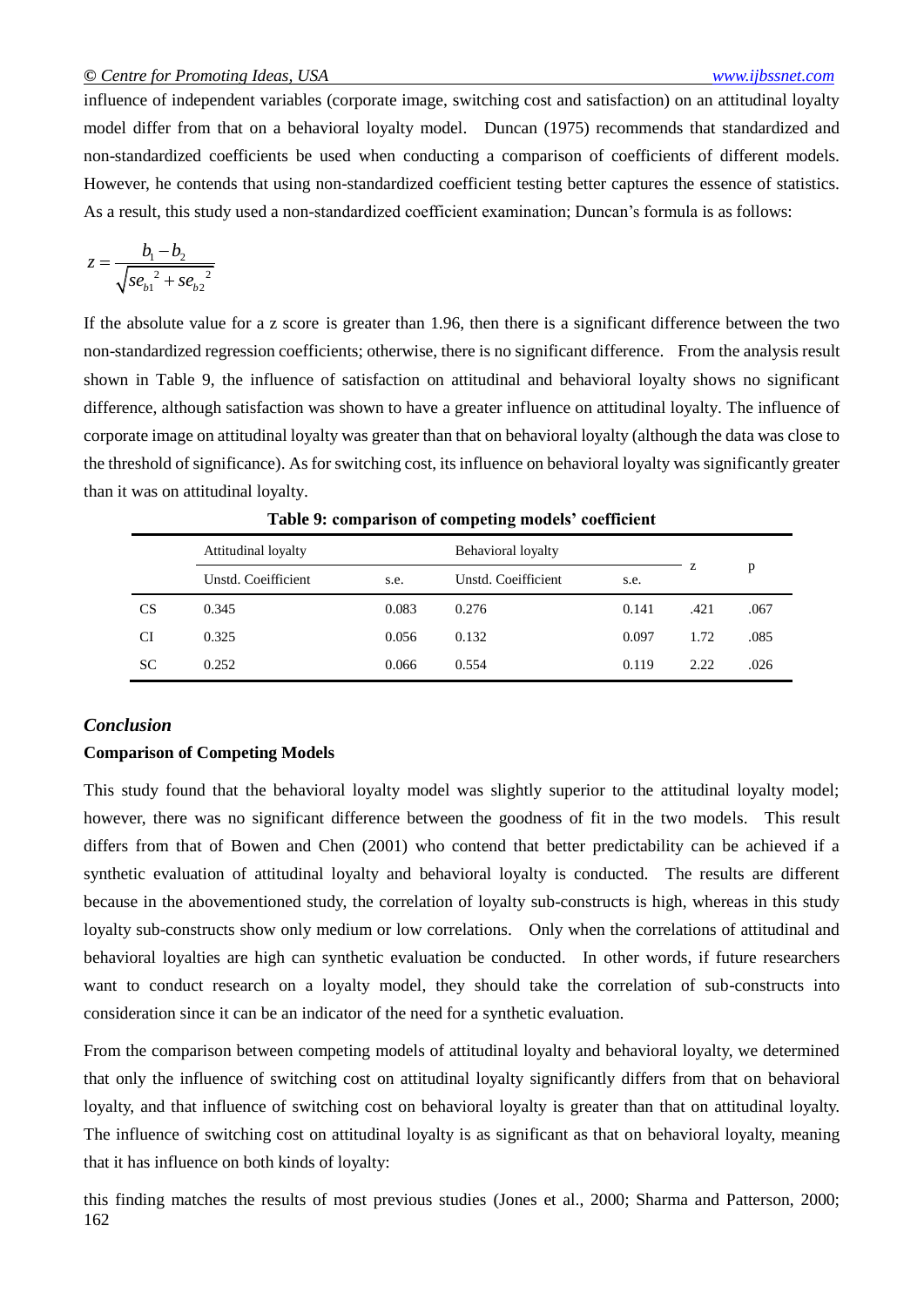Lewis, 2002; Whitehead, 2003.)Regarding the influence of corporate image on attitudinal and behavioral loyalties, corporate image and attitudinal loyalty are significantly and positively correlated. This proves that corporate image has an impact on loyalty. This result matches the study results of Allison and Philip (2004), Nguyen and LeBlanc (1988), and Josee and Gaby (2002). On the other hand, corporate image does not show a significant influence on behavioral loyalty; this result differs from H.C.Huang's study (2001.) Satisfaction shows a positive and significant influence on attitudinal loyalty. This result agrees with most previous studies, for they used synthetic methods to evaluate loyalty; however, in this study, satisfaction was not shown to have a significant influence on behavioral loyalty. This result is at odds with the study results obtained by Fornell et al. (1996): the greater a customer's satisfaction, the stronger the possibilities of repeat patronage.

# **Managerial Implication of Variables' Significant/Insignificant Influences on Attitudinal Loyalty and Behavioral Loyalty**

Building customer loyalty is a critical goal in business. Customer loyalty can be categorized into attitudinal and behavioral loyalty. This study has determined that satisfaction, corporate image and switching cost all show significant and positive influences on attitudinal loyalty; therefore, if we want to improve consumer attitudinal loyalty (that is, creating positive word-of-mouth or persuading consumers to recommend to others), improving customer satisfaction, holding events that build corporate image and raising customer switching costs are all feasible solutions. It was found from the analysis of the behavioral loyalty model that corporate image does not have a significant influence on behavioral loyalty, and that the influence of satisfaction on behavioral loyalty verges on the level of significance: only switching cost shows a significant and positive influence on behavioral loyalty; therefore, if we want to stimulate repurchase intentions, raising switching cost becomes a priority. Service staff must spend more time cultivating relationships with customers, customized services should be provided, deeply cut prices or discounts should be provided to existing customers, and services provided should differ from those at other department stores.

Each of these implementations can increase the possibility of repurchase intentions; however, enhancing corporate image is not an effective way to stimulate consumer purchase intentions and behavior. It is far-fetched to expect a company to stimulate purchase behaviors or intentions only through the enhancement of corporate image. This explains why a department store with a solid corporate image still needs to hold numerous promotions (e.g. co-branded cards, discounts, gifts, etc.) to attract customers and increase its business turnover during annually-held anniversary sale events. In addition, this study suggests that when switching cost is low, real customer loyalty can not be over-estimated. If a department store uses switching cost as a variable for market differentiation, it can better allocate its efforts based on a combination of varying satisfaction levels and varying customer switching costs. For example, a department store must allocate a significant portion of its efforts on those customers that communicate a high level of satisfaction but perceive switching costs to be low. These customers show high levels of loyalty to the department store and make significant contributions to the business's bottom line.

#### **Research Restrictions and Directions for Future Research**

The main purpose of this study was to explore and discuss a comparison of competing models; however, there are quite a few independent variables not mentioned in the loyalty model.

Future studies might aim to determine the antecedent factors for attitudinal and behavioral loyalties in the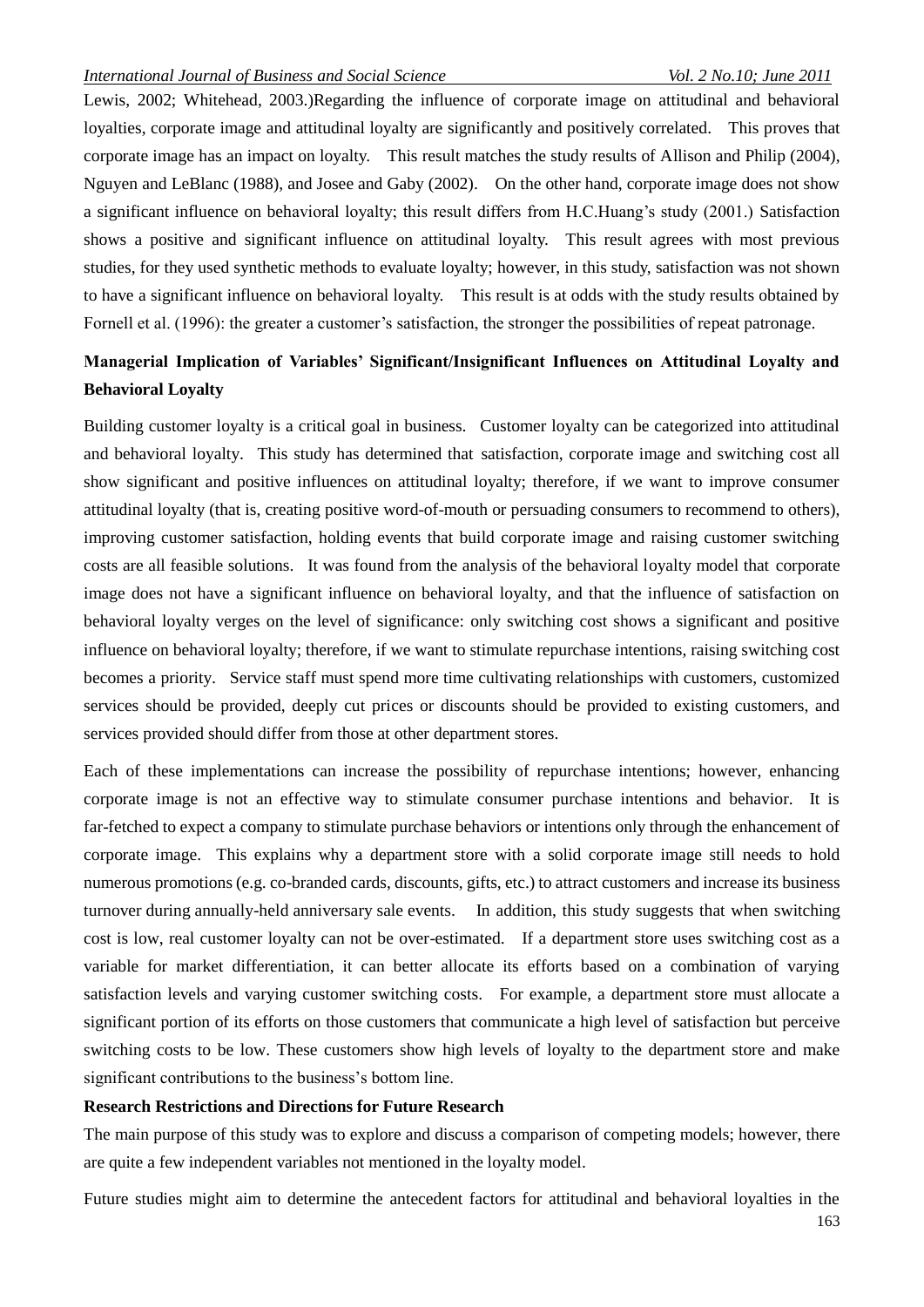hope of conducting business diagnoses using a method which is both economical and effective.

#### *References*

- Anderson, E., Fornell, C., Lehmann, D.R.: Customer satisfaction, market share and profitability: findings from Sweden. Journal of Marketing 58(3), 53-66 (1994)
- Auh, S., Johnson, M.D.: Compatibility effects in evaluations of satisfaction and loyalty. Journal of Economic Psychology 26(1), 35-57 (2005)
- Bandyopadhyay, S., Martell, M.: Does attitudinal loyalty influence behavioral loyalty? A theoretical and empirical study. Journal of Retailing and Consumer Services 14, 35-44 (2007)
- Baumgartner, H., Homburg, C.: Applications of Structural Equation Modeling in Marketing and Consumer Research: a review. International Journal of Research in Marketing 13(2), 139-161 (1996)
- Bei, L.T., Chiao Y.C.: An Integrated Model for the Effect of Product, Perceived Service Quality, and Perceived Price Fairness on Consumer Satisfaction and Loyalty. Journal of Consumer Satisfaction, Dissatisfaction and Complaining Behavior 14, 125-140 (2001)
- Bolton, R.N., Drew, J.H.: A multistage model of customers' assessments of service quality and value. Journal of Consumer Research 17(4), 375-384 (1991)
- Boomsma, A.: Reporting analyses of covariance structures. Structural Equation Modeling 7, 461–483 (2000)
- Bove, LL, Pervan, SJ, Beatty, SE., Shiu, E.: Service worker role in encouraging customer organizational citizenship behaviors. Journal of Business Research 62(7), 698-705 (2009)
- Bowen, J.T., Chen, S.L.: The relationship between customer loyalty and customer satisfaction. International Journal of Contemporary Hospitality Management 13(5), 213-217 (2001)
- Byrne, B.B.: Structural equation modeling using AMOS. Basic concepts, applications, and programming 2nd Ed, New York: Routledge (2010)
- Carpenter, J. M.: Consumer shopping value, satisfaction and loyalty in discount retailing. Journal of Retailing and Consumer Services 15(5), 358-363 (2008)
- Chang, C.H. Tu, C.Y.: Exploring store image, customer satisfaction and customer loyalty relationship: evidence from Taiwanese hypermarket industry. Journal of American Academy of Business 7, 197-202 (2005)
- Chaudhuri, A., Holbrook M. B.: The Chain of Effects from Brand Trust and Brand Affect to Brand Performance: The Role of Brand Loyalty. Journal of Marketing 65 (April), 81-93 (2001)
- Cheung, G.W., Rensvold, R.B.: Evaluating goodness-of-fit indexes for testing measurement invariance. Structural Equation Modeling 9(2), 233-255 (2002)
- Chin, W. W.: Issues and Opinion on Structural Equation Modeling. MIS Quarterly 22(1), vii-xvi (1998)
- Cronin, J.J., Taylor, S.A.: Measuring Service Quality: Reexamination and Extension," Journal of Marketing 56, 55-68 (1992)
- Day, G.S.: A Two-Dimensional Concept of Brand Loyalty. Journal of Advertising Research 9(3), 29-35 (1969)
- Dick, A.S., Basu, K.: Customer Loyalty: Towards an Integrated Conceptual Framework. Journal of the Academy of Marketing Science 22(2) (Spring), 99-113 (1994)
- Doll, W.J., Xia, W., Torkzadeh, G.: A confirmatory factor analysis of the end-user computing satisfaction instrument, MIS Quarterly 18(4), 357–369 (1994)
- Duncan, O.D.: Introduction to structural equation models, New York: Academic Press (1975)
- East, R., Gendall, P., Hammond, K., Lomax, W.: Customer loyalty: singular, addictive or interactive? Australasian Marketing Journal 13(2), 10-26 (2005)
- Fornell, C.: A national customer satisfaction barometer: the Swedish experience. Journal of Marketing 56(1), 6-21 (1992)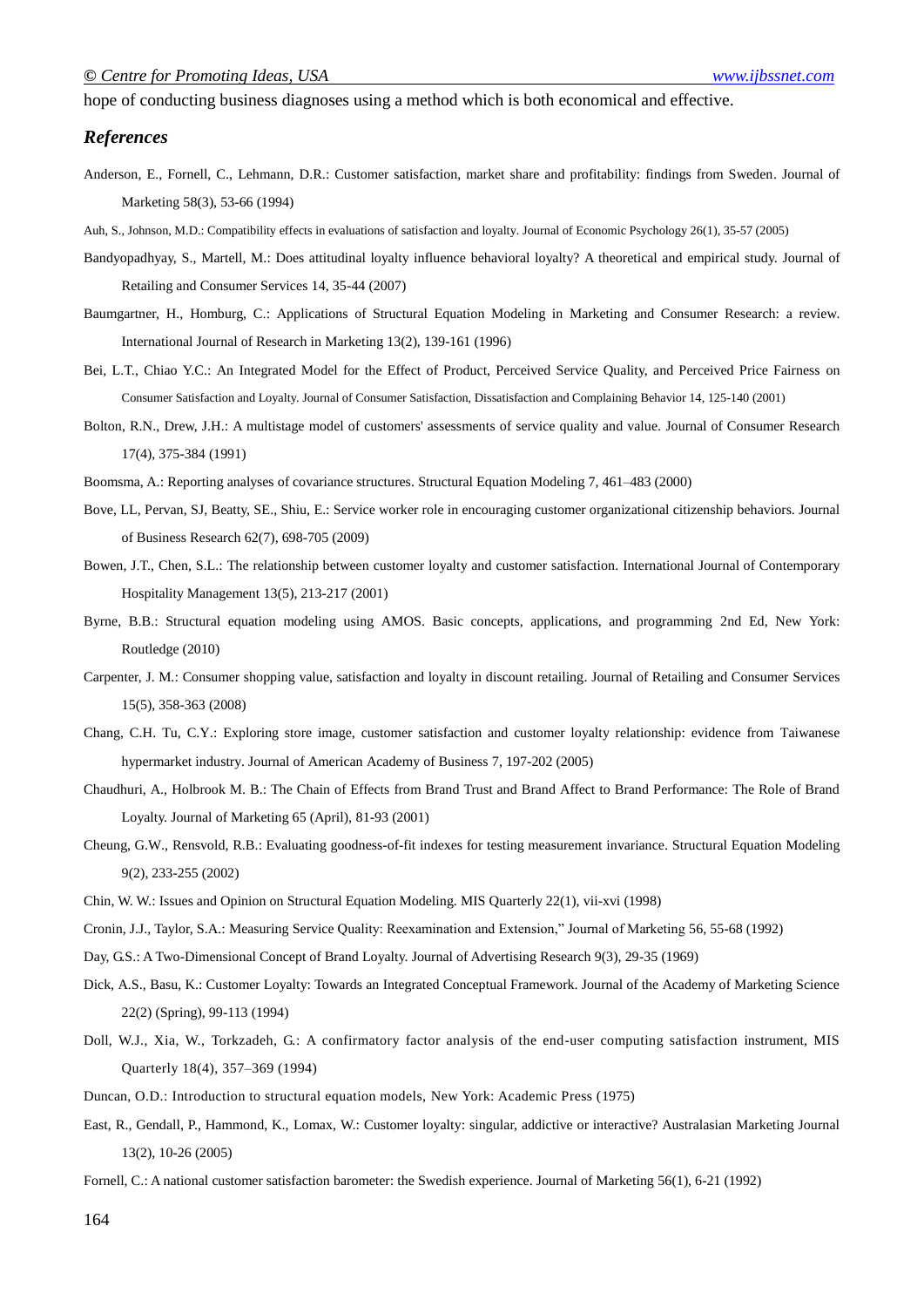- Fornell, C., Larcker, D.F.: Evaluating structural equation models with unobservable variables and measurement error. Journal of Marketing Research 18, 39-50 (1981)
- Fornell, C., Johnson, M.D., Anderson, E.W., Cha, J., Bryant, B.E.: The American customer satisfaction index: nature, purpose, and findings. Journal of Marketing 60(4), 7-18 (1996)
- Fullerton, G.: The Impact of Brand Commitment on Loyalty to Retail Service Brands. Canadian Journal of Administrative Sciences 22(2), 97-110 (2005)
- Ganesh, J., Arnold, M. J. and Reynolds, K. E.: Understanding the Customer Base of Service Providers: An Examination of the Differences between Switchers and Stayers. Journal of Marketing 64, 65-87 (2000)
- Gruen, T.W., Summers, J.O., Acito, F.: Relationship marketing activities, commitment, and membership behaviors in professional associations. Journal of Marketing 64(3), 34-49 (2000)
- Hair, J.F., Tatham, R.L., Anderson, R.E., Black, W.: Multivariate Data Analysis with Readings 5th ed., Upper Saddle River, New Jersey: Prentice Hall (1998)
- Hancock, G.R., Nevitt, J.: Bootstrapping and the identification of exogenous latent variables within structural equation models. Structural Equation Modeling 6, 394-399 (1999)
- Hauser, J.R., Duncan I.S., Birger W.: Customer satisfaction incentives. Marketing Science 13(4), 327-350 (1994)
- Hellier, P.K., Geursen, G.M., Carr, R.A., Rickard, J.A.: Customer repurchase intention: A general structural equation model. European Journal of Marketing 37(11/12), 1762 (2003)
- Host, V., Knie-Andersen, M.: Modeling customer satisfaction in mortgage credit companies. The International Journal of Bank Marketing 22(1), 26-42 (2004)
- Hoyle, R.H., Panter, A.T.: Writing about structural Equation models. In R. H. Hoyle (Ed.). Structural equation modeling: Concepts, issues, and applications. Thousand Oaks, CA: Sage, 158-176 (1995)
- Ibanez V.A., Hartmann P., Calvo P.Z.: Antecedents of customer loyalty in residential energy markets: Service quality, satisfaction, trust and switching costs. [The Service Industries Journal](http://www.informaworld.com/smpp/title~db=all~content=t713636505) [26\(](http://www.informaworld.com/smpp/title~db=all~content=t713636505~tab=issueslist~branches=26#v26)6), 633 – 650 (2006)
- Jackson D.L., Gillaspy J.A., Purc-Stephenson R.: Reporting practices in confirmatory factor analysis: An overview and some recommendations. Psychological methods 14(1), 6-23 (2009)
- Jacoby, J., Kyner, D. B.: Brand Loyalty and repeat Purchasing Behavior. Journal of Market Research 10,1-9 (1973)
- Jones, M.A., Suh, J.: Transaction-specific satisfaction and overall satisfaction: an empirical analysis. Journal of Services Marketing 14(2), 147-159 (2000)
- Jones, M.A., Mothersbaugh, D.L., Beatty, S.E.: Switching barriers and repurchase intentions in services. Journal of Retailing 76(2), 259-274 (2000)
- Jones, T.O., Sasser, W.E.: Why satisfied customers defect. Harvard Business Review 73(6), 88-99 (1995)
- Josee, B., Gaby, O-S.: Store satisfaction and store loyalty explained by customer and store-related factors. Journal of Consumer Satisfaction, Dissatisfaction and Complaining Behavior 15(1), 68-80 (2002)
- Kim, M.K., Park, M.C., Jeong, D.H.: The effects of customer satisfaction and switching barrier on customer loyalty in Korean mobile telecommunication services. Telecommunications Policy, 28(2), 145-159 (2004)
- Kline, R.B.: Principles and practice of structural equation modeling. 2nd, New York: Guilford (2005)
- Kumar V., Shah D., Venkatesan R.: Managing Retailer Profitability-One Customer at a Time. Journal of Retailing 82(4), 277-294 (2006)
- Labeaga, J. M., N. Lado, Martos M.: Behavioral Loyalty towards Store Brands. Journal of Retailing and Consumer Services 14, 347-356 (2007)
- Lam, S.Y., Shankar, V., Erramilli, M.K., Murthy, B.: Customer value, satisfaction, loyalty, and switching costs: an illustration from a business-to-business service context. Journal of the Academy of Marketing Science 32(3), 293-311 (2004)
- Lewis, P.E.: The psychology affecting loyalty of electricity and gas customers. Retrieved from